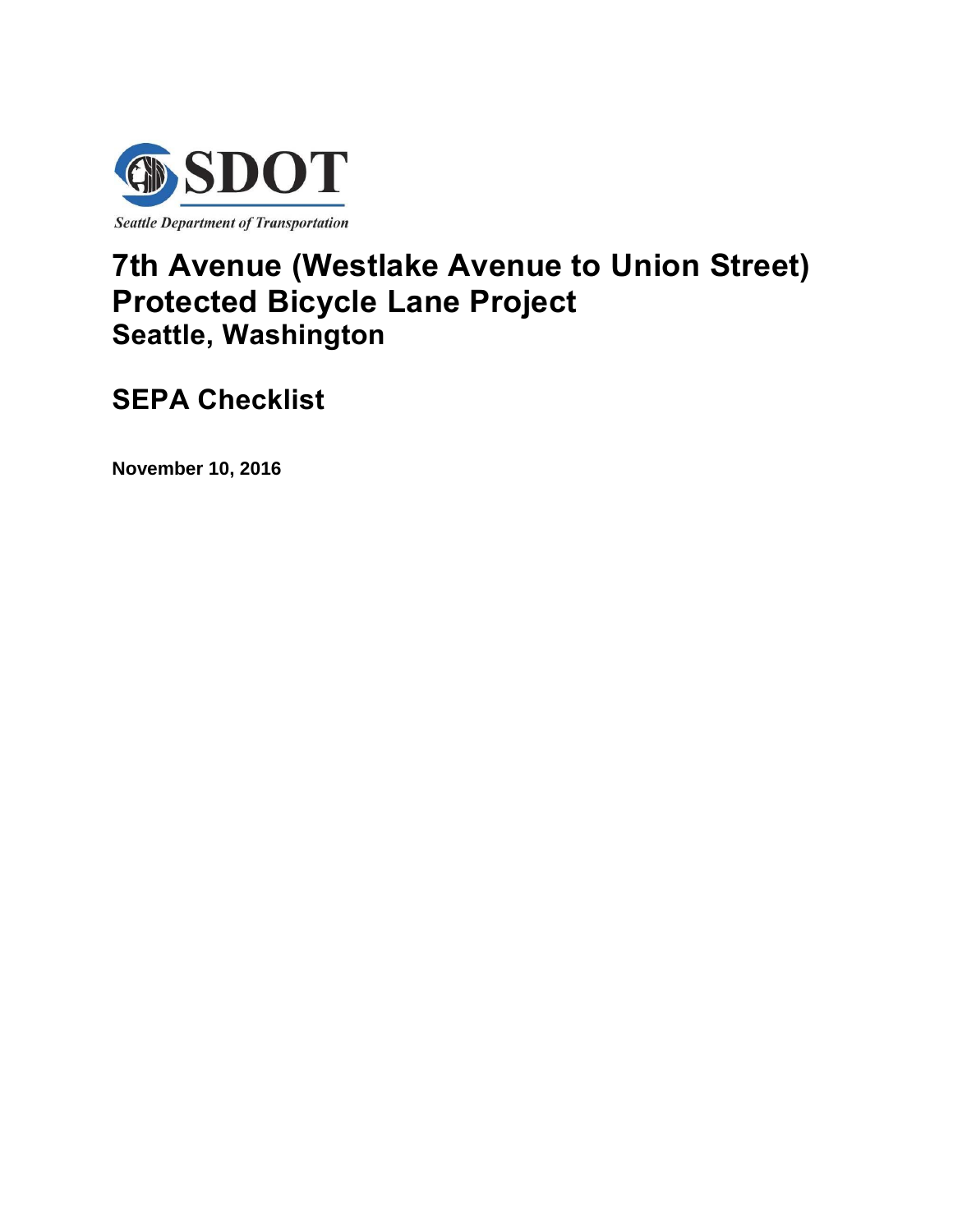# **STATE ENVIRONMENTAL POLICY ACT (SEPA) ENVIRONMENTAL CHECKLIST**

# **A. BACKGROUND**

# **1. Name of proposed project, if applicable:**

7th Avenue from Westlake Avenue to Union Street Protected Bike Lane (PBL) Project

## **2. Name of applicant:**

Seattle Department of Transportation (SDOT)

## **3. Address and phone number of applicant and contact person:**

Marilyn Yim, Project Manager Seattle Department of Transportation Capital Projects and Roadway Structures Division 700 Fifth Avenue, Suite 3900 P.O. Box 34996 Seattle, WA 98124 206-684-3190

## **4. Date checklist prepared:**

November 10, 2016

#### **5. Agency requesting checklist:**

City of Seattle Department of Transportation (SDOT)

# **6. Proposed timing or schedule (including phasing, if applicable):**

Construction is anticipated to begin in March 2017 with a construction duration of 5 to 6 months pending approvals and permits.

# **7. Do you have any plans for future additions, expansion, or further activity related to or connected with this proposal? If yes, explain.**

There are no future additions, expansions or further activity related to the project.

## **8. List any environmental information you know about that has been prepared, or will be prepared, directly related to this proposal.**

- A traffic study was prepared by DKS for the project (October 2016).
- SDOT issued the Determination of Nonsignificance (DNS) in December 2013 for the Bicycle Master Plan.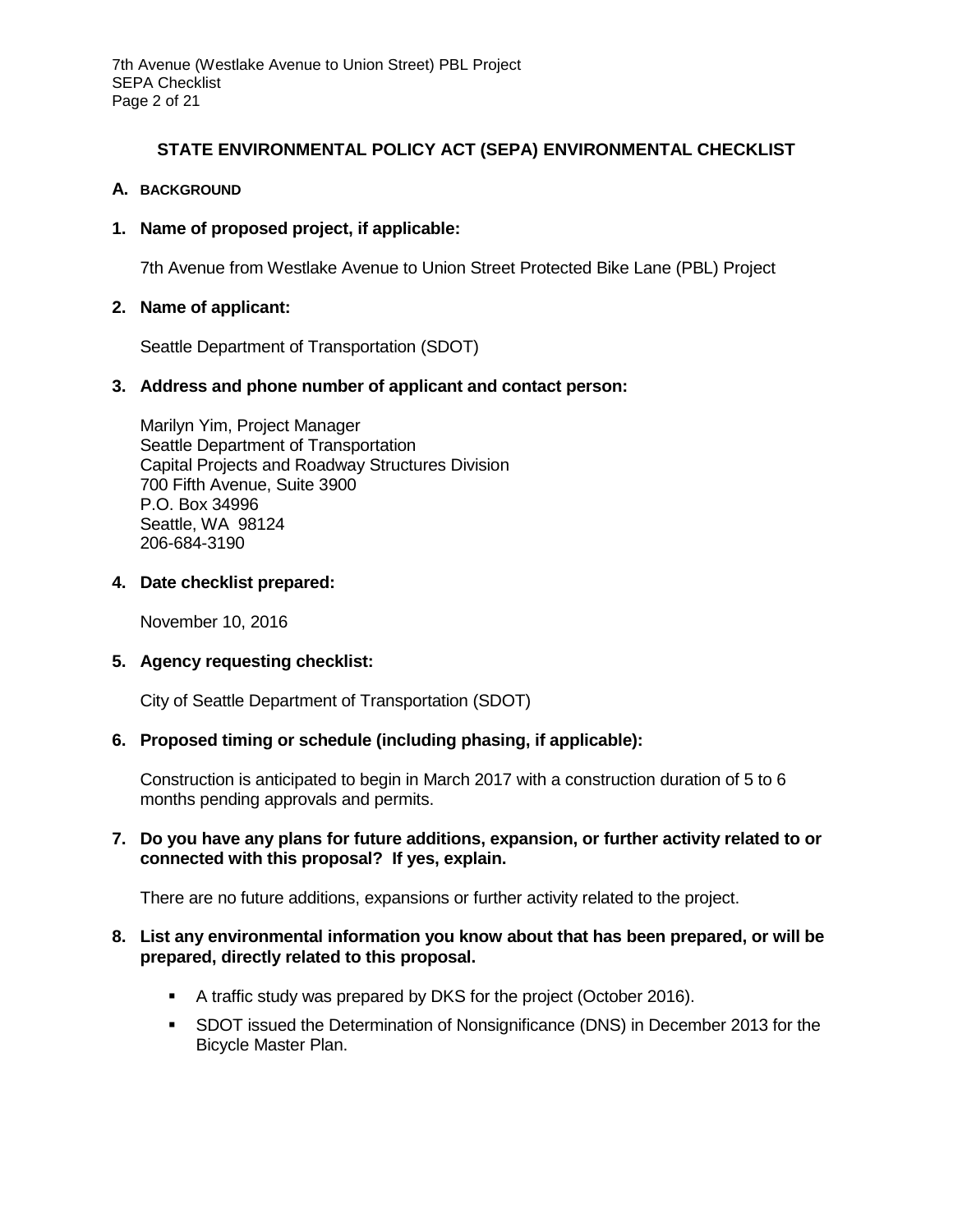# **9. Do you know whether applications are pending for governmental approvals of other proposals directly affecting the property covered by your proposal? If yes, explain.**

No other applications are known to be pending for government approvals that will directly affect the property covered by this proposal.

# **10. List any government approvals or permits that will be needed for your proposal, if known.**

- National Environmental Policy Act (NEPA) Categorical Exclusion Documentation.
- Certification of Consistency with the Washington State Coastal Zone Management Program for Federally Funded Activities.

## **11. Give brief, complete description of your proposal, including the proposed uses and the size of the project and site. There are several questions later in this checklist that ask you to describe certain aspects of your proposal. You do not need to repeat those answers on this page.**

The project would construct a one-way PBL for five blocks along 7th Avenue from Westlake Avenue on the north to Pike Street on the south, located on the west side of the street right-ofway (see Site Map). The west side was selected during project development to minimize turning movement conflicts and improve bicycle travel times. The width of the PBL and buffer would vary but would generally be about 10 feet. Curbs would be used to separate the PBL from vehicular traffic, parking spaces, and passenger load zones (PLZs) where appropriate. Bicycle sharrows and signage would extend south from Pike Street to Union Street.

The project would change 7th Avenue from two-way to one-way between Olive Way and Pine Street; however this minor arterial primarily serves localized traffic and curb space needs would be maintained. The conversion to a one-way street on 7th Avenue would simplify the street network and circulation; improve traffic operations at Olive Way and Pine Street; and not impact transit operations. The two-way configuration south of Pine Street would be maintained for parking and northbound left turns onto Pine Street. According to the DKS traffic study, operations at intersections along 7th Avenue would generally slightly improve or decrease with the proposed project, with the greatest change in traffic delays between Stewart and Pine Streets (see Section B.14.f). All work would occur within the right-of-way and there would be approximately 17,500 square feet of ground disturbance from removing curb bulbs and relocating, replacing, or removing utilities. There would be improvements to sidewalks, American with Disabilities Act (ADA) compliant curb ramps, curb gutters, traffic signals, signage, striping, and drainage structures. Areaways would be avoided during construction.

The following block by block changes along 7th Avenue from north to south would occur to construct the PBL:

 Westlake Avenue to Virginia Street: The southbound travel lane and through/left turn lane would remain. The Virginia Street traffic light would require signal upgrades including installing a bicycle signal. The existing cycle track crossing configuration at Westlake Avenue would be revised to encourage a more perpendicular crossing of the streetcar tracks.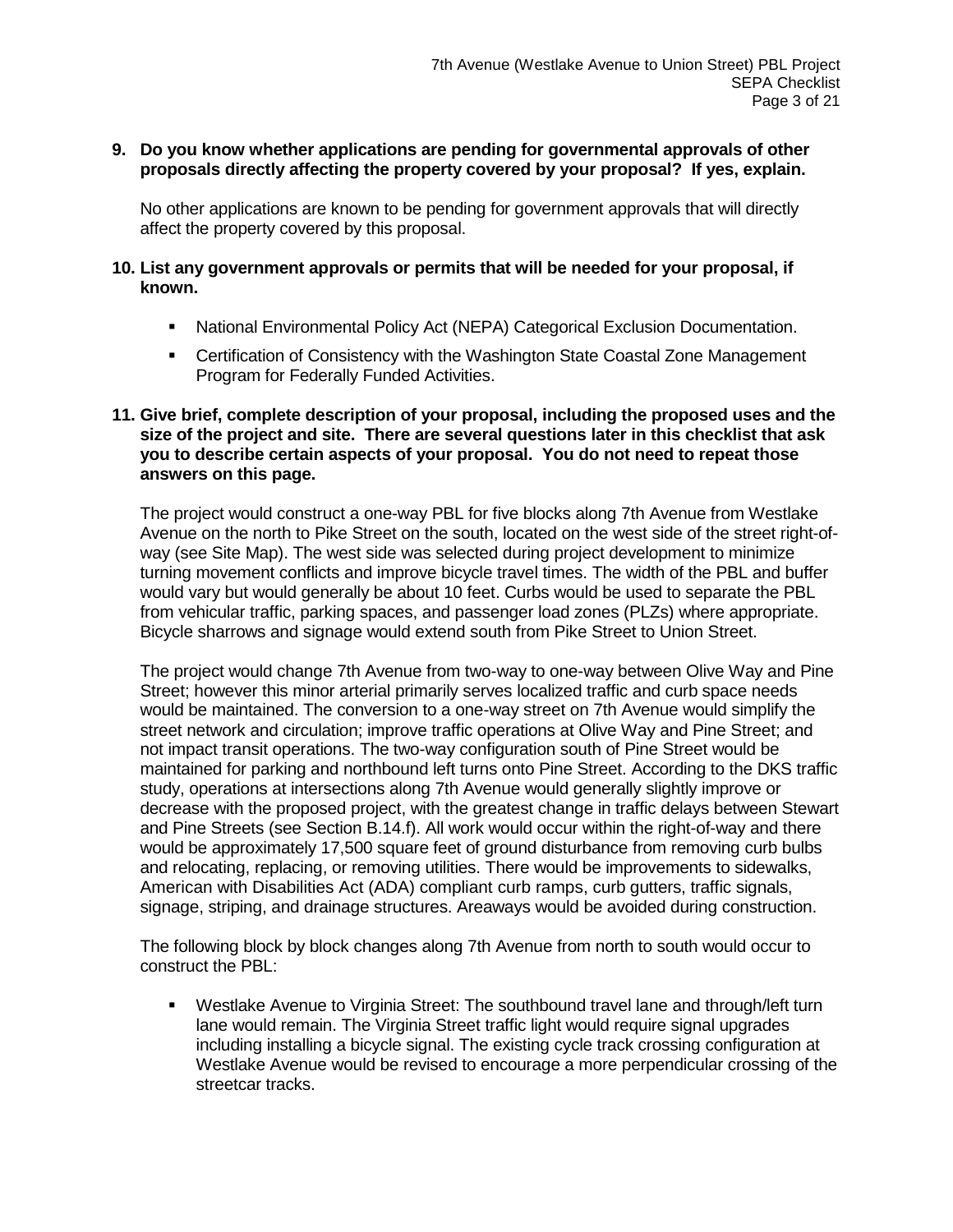- Virginia Street to Stewart Street: Southbound travel lanes would be reduced from three to two lanes and the through/right turn lane would remain. The PBL would be raised due to PLZs and parking conflicts. Metro trolley routes 7 and 36 use the 7th Avenue block from Virginia Street to Stewart Street and would cross the PBL twice. The Stewart Street traffic light would require signal upgrades including installing a bicycle signal.
- Stewart Street to Olive Way: Southbound travel lanes would be reduced from two to one through lane and the left turn lane would remain. Parking spaces and PLZs would be removed on the west side of the street. The Olive Way traffic light would require signal upgrades including installing a bicycle signal.
- Olive Way to Pine Street: Two southbound travel lanes would remain and the contraflow northbound right turn lane would be removed. At the south end of the block the right lane would change to right turn only. New single mast arm poles would be installed at a depth of approximately 20 feet for the Pine Street traffic light at the southeast and northwest corners and a bicycle signal would be installed.
- Pine Street to Pike Street: Southbound travel lanes would be reduced from two to one through lane and the left turn pocket would remain on the south end. The contraflow northbound lane would remain, ending with a left turn pocket at Pine Street. There would be a new double mast arm pole installed at a depth of approximately 15 feet at the northeast corner of Pike Street and a bicycle signal would be installed.
- Pike Street to Union Street: Bicycle sharrows and signage would extend south from Pike Street to Union Street. At the south end of the block the configuration would change to right turn and southbound through only.
- **12. Location of the proposal. Give sufficient information for a person to understand the precise location of your proposed project, including a street address, if any, and section, township, and range, if known. If a proposal would occur over a range of area, provide the range or boundaries of the site(s). Provide a legal description, site plan, vicinity map, and topographic map, if reasonably available. While you should submit any plans required by the agency, you are not required to duplicate maps or detailed plans submitted with any permit applications related to this checklist.**

The project is located on 7th Avenue between Westlake Avenue and Union Street in the Denny Triangle area (see Site Map). The project would extend the PBL that was recently completed by a private developer on two blocks of 7th Avenue immediately north of Westlake Avenue. North of the privately built PBL, 7th Avenue has bicycle lanes that are part of a frequently used bicycle route that connects to Dexter Avenue N and the Westlake Cycle Track. Township 25N, Range 4E, Sections 31 and 32.

# **B. ENVIRONMENTAL ELEMENTS**

- **1. Earth**
	- **a. General description of the site:** *[Check the applicable boxes]*

| $\boxtimes$ Flat         | $\Box$ Rolling | $\Box$ Hilly | $\Box$ Steep Slopes | $\Box$ Mountainous |
|--------------------------|----------------|--------------|---------------------|--------------------|
| $\Box$ Other: (identify) |                |              |                     |                    |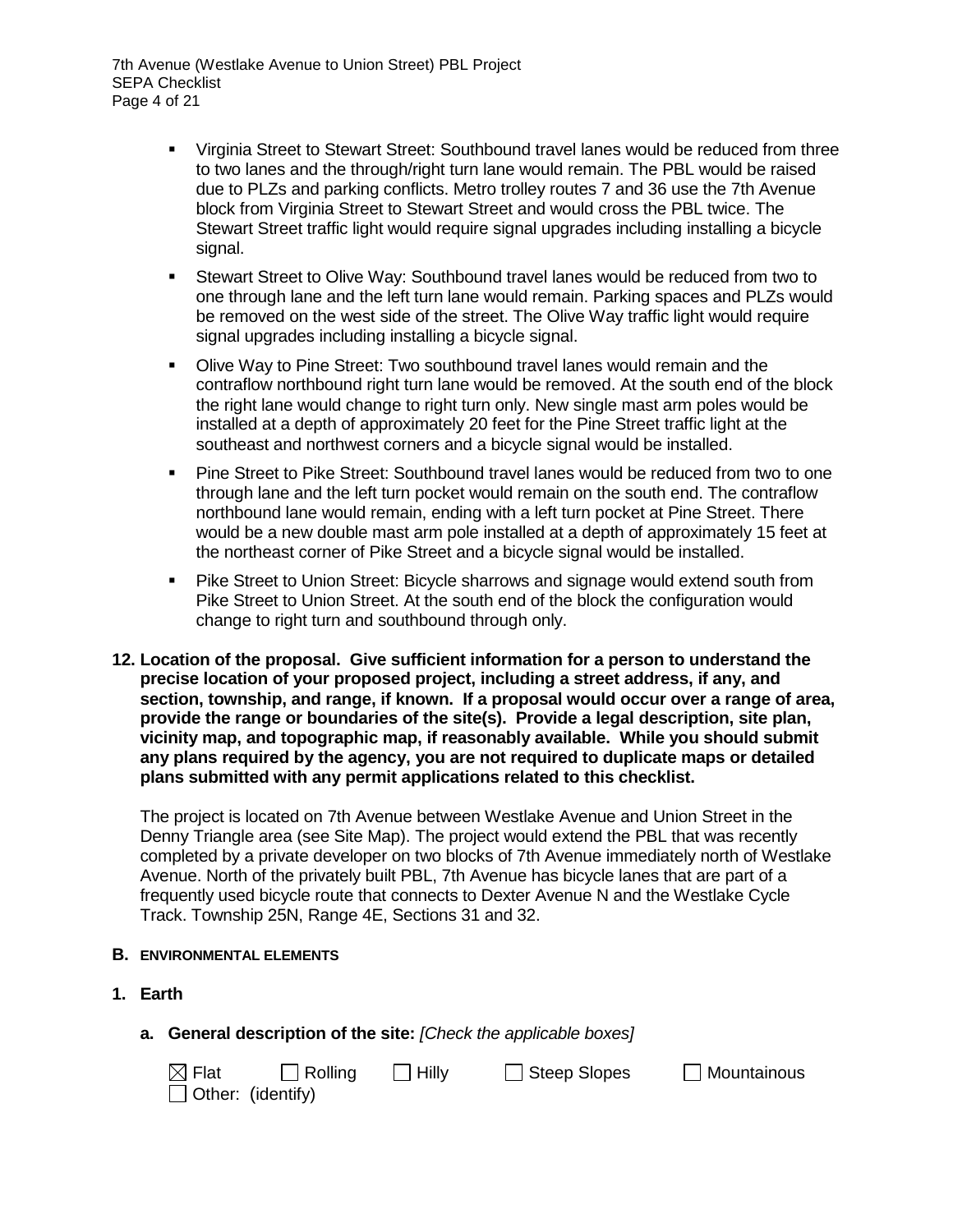# **b. What is the steepest slope on the site (approximate percent slope)?**

Slopes along the project area are generally less than 3 percent and slope to the northwest.

**c. What general types of soils are found on the site (for example, clay, sand, gravel, peat, muck)? If you know the classification of agricultural soils, specify them and note any agricultural land of long-term commercial significance and whether the proposal results in removing any of these soils.**

Soils in this project area are not identified in the Natural Resources Conservation Service soil survey for King County. The surface geology in the vicinity indicate that soils are generally comprised of silt and sand. The site is currently covered by impervious surfaces. Agricultural lands are not located near the project. There would be minor ground disturbance and no removal of soils.

#### **d. Are there surface indications or history of unstable soils in the immediate vicinity? If so, describe.**

There is no history of unstable soils in the immediate vicinity.

#### **e. Describe the purpose, type, total area, and approximate quantities and total affected area of any filling, excavation, and grading proposed. Indicate the source of fill.**

The disturbance area would be approximately 17,500 square feet from removing curb bulbs and replacing or removing utilities. The following excavation would be required for the project: six curb bulbs/sidewalks up to 6-inches deep; three signal pole replacements about 12 to 20 feet deep; three drainage structures about 4 feet deep; and a drainage pipe connection about 13 feet deep.

#### **f. Could erosion occur as a result of clearing, construction, or use? If so, generally describe.**

Disturbed portions of the project area could be susceptible to erosion during pavement and concrete removal operations. It is anticipated that the disturbance area would be limited to clearing six curb bulbs on 7th Avenue and from relocating, replacing or removing a limited number of aboveground- below-ground utilities along the project corridor.

## **g. About what percent of the site will be covered with impervious surfaces after project construction (for example, asphalt or buildings)?**

The project would create minimal new impervious surfaces. The majority of work would occur in the paved right-of-way along 7th Avenue from Westlake Avenue to Pike Street. There would be approximately 16,300 square feet of new or replaced impervious surfaces and approximately 1,200 square feet of new or replaced pervious surfaces, including landscaping.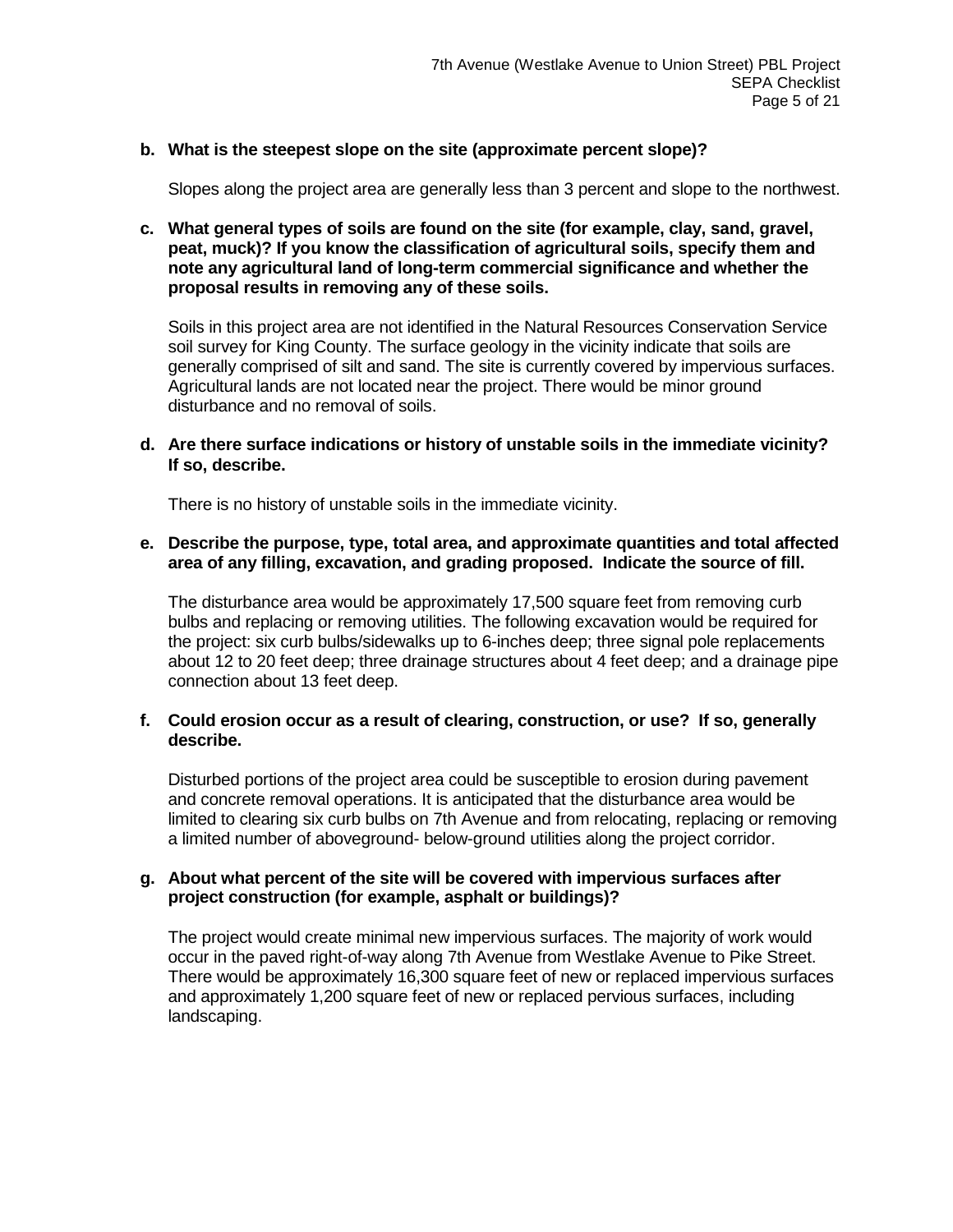# **h. Proposed measures to reduce or control erosion, or other impacts to the earth, if any:**

The contractor will be required to follow the 2014 edition of Seattle Standard Plans and Standard Specifications for Road, Bridge and Municipal Construction and the Seattle Stormwater Code to control erosion in the project area.

The following general conservation measures and best management practices (BMP) are applicable at the construction site:

- The contractor will provide a temporary erosion and sediment control (TESC) plan for city review and approval before beginning construction activities;
- The contractor will provide a construction BMP plan and a Spill Prevention Plan for city review and approval before beginning construction;
- All paving and utility work will be performed in accordance with City requirements and the requirements of the utilities involved; and
- Catch basin filters will be used in catch basins located downgradient of the site if necessary to prevent sediments from entering the storm drainage system during construction.

# **2. Air**

**a. What types of emissions to the air would result from the proposal during construction, operation, and maintenance when the project is completed? If any, generally describe and give approximate quantities if known.** 

Sources of emissions during construction would include:

- Negligible fugitive dust generated during limited excavation, grading and other construction activities;
- **Engine exhaust emissions from construction vehicles, work vehicles, and** construction equipment; and
- **Increased motor vehicle emissions associated with increased traffic congestion** during construction.

The project would not result in new air emissions after construction is completed. The completed project would have potential beneficial effects on reducing emissions in the vicinity by encouraging more bicycle use on the new PBL and in some cases having negligible improvements to traffic.

## **b. Are there any off-site sources of emissions or odor that may affect your proposal? If so, generally describe.**

There are no off-site sources of emissions or odor that would affect the project.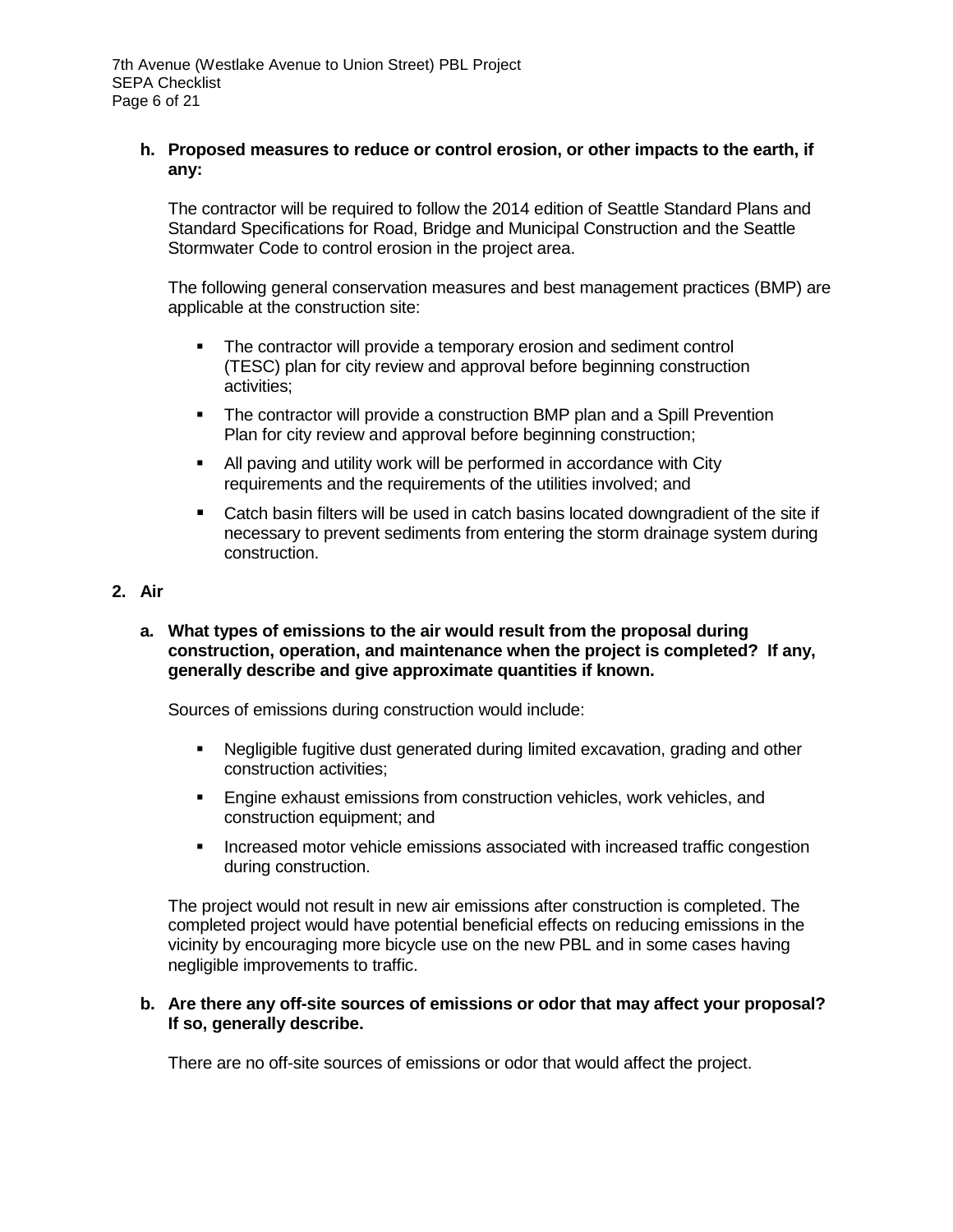#### **c. Proposed measures to reduce or control emissions or other impacts to air, if any:**

During construction, impacts to air quality would be reduced and controlled through implementing standard federal, state, and local emission control criteria according to the 2014 edition of Seattle Standard Plans and Standard Specifications for Road, Bridge and Municipal Construction. The standard specifications require that contractors maintain air quality to comply with the national emission standards for hazardous air pollutants.

Minimizing air quality impacts during construction may include such measures as spraying areas of exposed soil with water for dust control, periodically cleaning streets in the construction zone, and minimizing vehicle and equipment idling to limit exhaust emissions.

#### **3. Water**

- **a. Surface:**
	- **1) Is there any surface water body on or in the immediate vicinity of the site (including year-round and seasonal streams, saltwater, lakes, ponds, wetlands)? If yes, describe type and provide names. If appropriate, state what stream or river it flows into.**

There are no waterbodies on or in the immediate vicinity of the site.

**2) Will the project require any work over, in, or adjacent to (within 200 feet) the described waters? If yes, please describe and attach available plans.**

Not applicable.

**3) Estimate the amount of fill and dredge material that would be placed in or removed from surface water or wetlands and indicate the area of the site that would be affected. Indicate the source of fill material.**

None.

**4) Will the proposal require surface water withdrawals or diversions? Give general description, purpose, and approximate quantities if known.**

No.

**5) Does the proposal lie within a 100-year floodplain? If so, note location on the site plan.**

No.

**6) Does the proposal involve any discharges of waste materials to surface waters? If so, describe the type of waste and anticipated volume of discharge.**

No.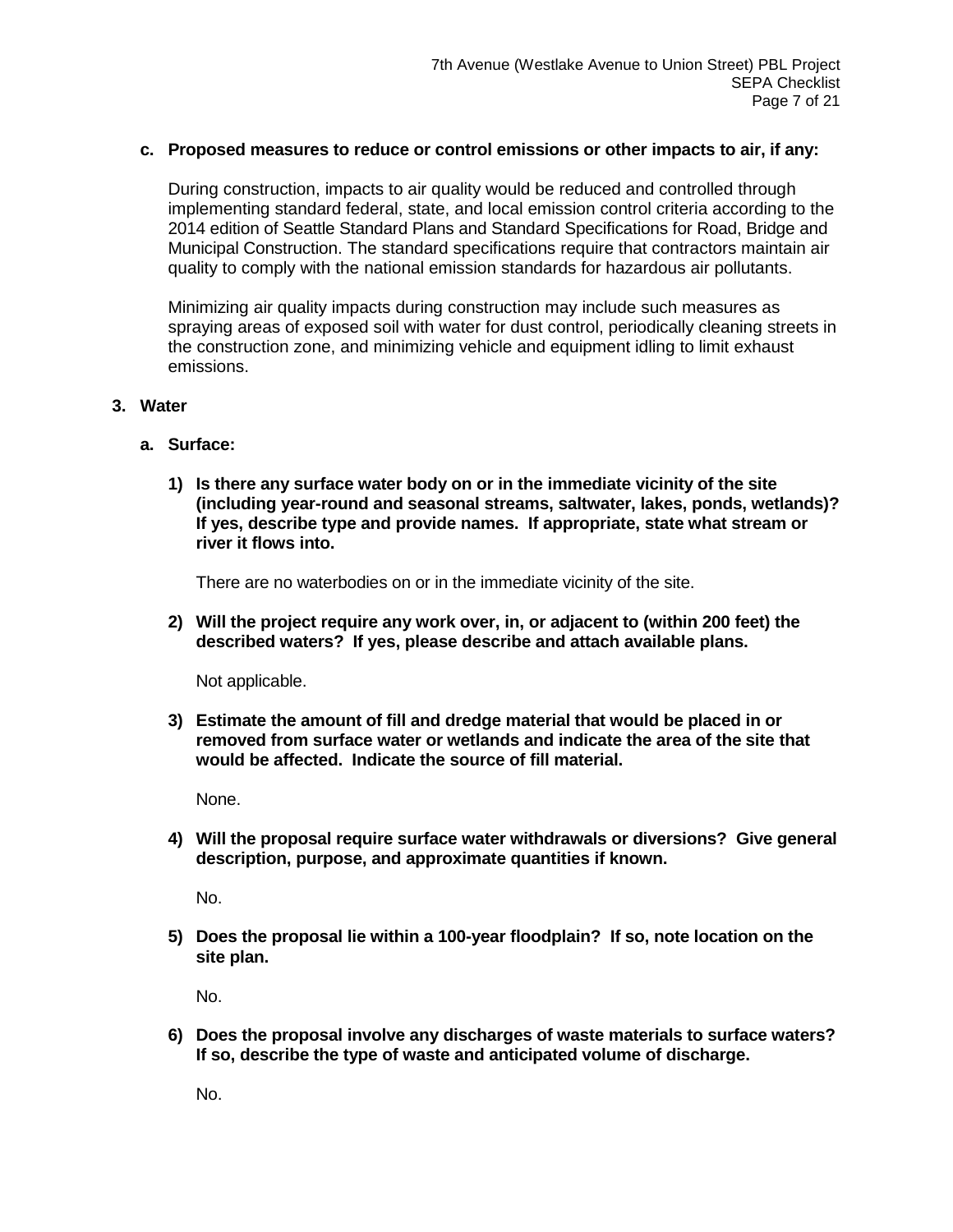7th Avenue (Westlake Avenue to Union Street) PBL Project SEPA Checklist Page 8 of 21

#### **b. Ground:**

**1) Will ground water be withdrawn from a well for drinking water or other purposes? If so, give a general description of the well, proposed uses and approximate quantities withdrawn from the well. Will water be discharged to groundwater? Give general description, purpose, and approximate quantities if known.**

No.

**2) Describe waste material that will be discharged into the ground from septic tanks or other sources, if any (for example: Domestic sewage; industrial, containing the following chemicals . . . ; agricultural; etc.). Describe the general size of the system, the number of such systems, the number of houses to be served (if applicable), or the number of animals or humans the system(s) are expected to serve.**

None.

- **c. Water runoff (including stormwater):**
	- **1) Describe the source of runoff (including storm water) and method of collection and disposal, if any (include quantities, if known). Where will this water flow? Will this water flow into other waters? If so, describe.**

Stormwater on 7th Avenue is collected in a combined sewer system which discharges to Puget Sound through the King County West Point Sewer Treatment Facility.

#### **2) Could waste materials enter ground or surface waters? If so, generally describe.**

No. BMPs will be implemented during project staging and construction to avoid waste materials from entering ground water or surface water.

#### **3) Does the proposal alter or otherwise affect drainage patterns in the vicinity of the site? If so, describe.**

No. Proposed work would replace existing impervious surfaces. Any stormwater control improvements will be made according to the Seattle Stormwater Code.

#### **d. Proposed measures to reduce or control surface, ground, and runoff water, and drainage pattern impacts, if any:**

See Section B.1.h for proposed measures.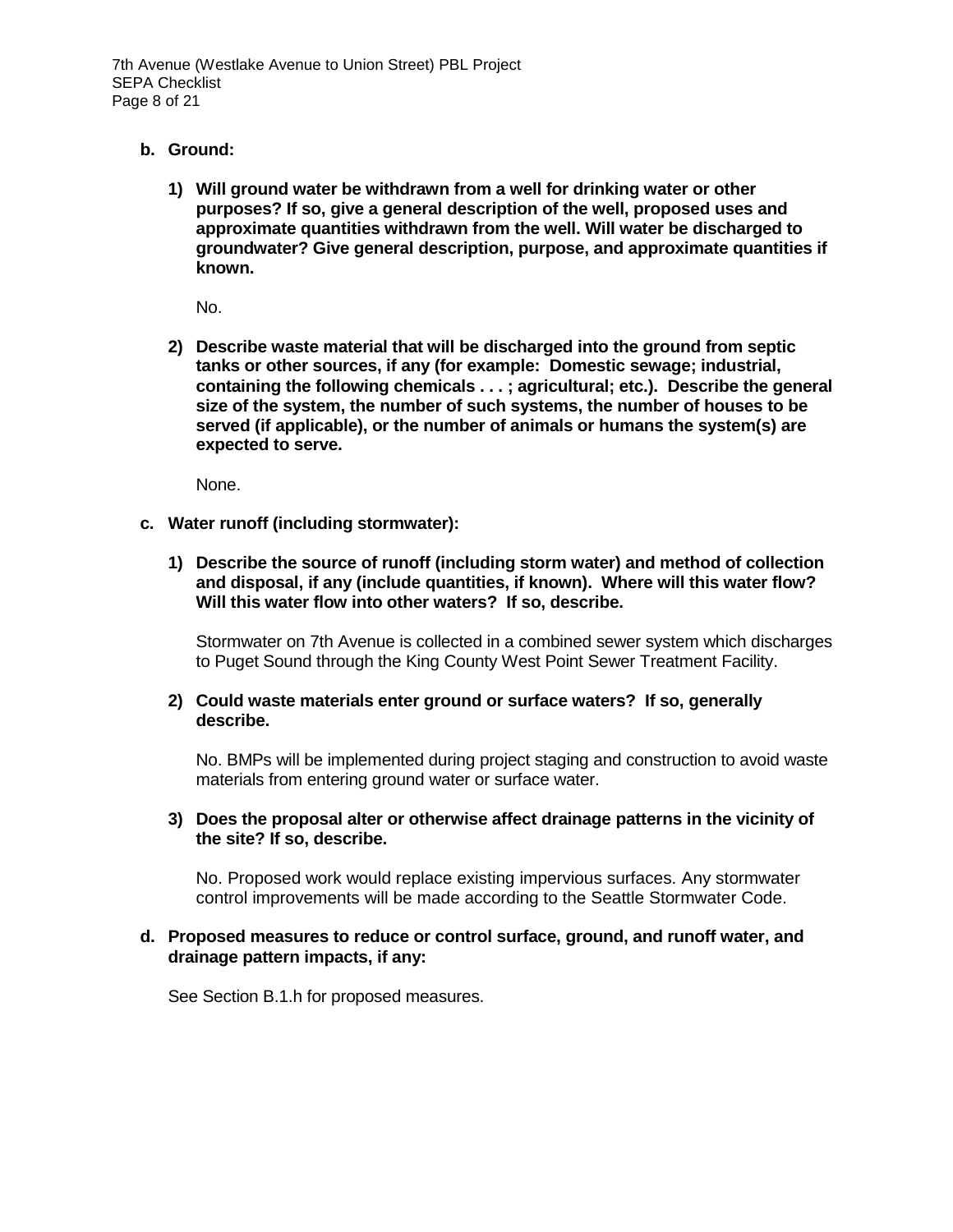# **4. Plants**

**a. Types of vegetation found on the site:** *[Check the applicable boxes]*

| $\boxtimes$ Deciduous trees:                  | Alder      | Maple            | Aspen          | Other: (identify) |
|-----------------------------------------------|------------|------------------|----------------|-------------------|
| $\Box$ Evergreen trees:                       | Fir        | Cedar            | Pine           | Other: (identify) |
| $\boxtimes$ Shrubs                            |            |                  |                |                   |
| $\boxtimes$ Grass                             |            |                  |                |                   |
| $\Box$ Pasture                                |            |                  |                |                   |
| $\Box$ Crop or grain                          |            |                  |                |                   |
| Orchards, vineyards, or other permanent crops |            |                  |                |                   |
| $\Box$ Wet soil plants:                       | Cattail    | <b>Buttercup</b> | <b>Bulrush</b> | Skunk cabbage     |
| $\Box$ Other: (identify)                      |            |                  |                |                   |
| Water plants:                                 | water lily | eelgrass         | milfoil        | Other: (identify) |
| $\Box$ Other types of vegetation: (identify)  |            |                  |                |                   |

# **b. What kind and amount of vegetation will be removed or altered?**

Construction would primarily disturb existing impervious surfaces. Some limited clearing, grubbing, and tree trimming may occur during sidewalk and utility improvement construction.

# **c. List threatened or endangered species known to be on or near the site.**

There are no known threatened or endangered species on or near the site.

#### **d. Proposed landscaping, use of native plants, or other measures to preserve or enhance vegetation on the site, if any:**

Street trees, shrubs, and other plant material in the right-of-way will be protected as appropriate during construction and left in place. The contractor will prepare a Tree, Vegetation, and Soil Protection Plan.

#### **e. List all noxious weeds and invasive species known to be on or near the site.**

There are no known noxious weeds or invasive species on or near the site.

#### **5. Animals**

| Other:(identify)

## **a. Birds and animals which have been observed on or near the site or are known to be on or near the site:** *[Check the applicable boxes]*

| <b>Birds:</b>   |        |      |         | $\Box$ Hawk $\Box$ Heron $\Box$ Eagle $\boxtimes$ Songbirds<br>$\boxtimes$ Other: (identify) Crows, pigeons, doves, starlings, robins, gulls, and house<br>sparrows are common urban species that could occur in the project area. |  |
|-----------------|--------|------|---------|------------------------------------------------------------------------------------------------------------------------------------------------------------------------------------------------------------------------------------|--|
| <b>Mammals:</b> | l Deer | Bear | $ $ Elk | $\Box$ Beaver                                                                                                                                                                                                                      |  |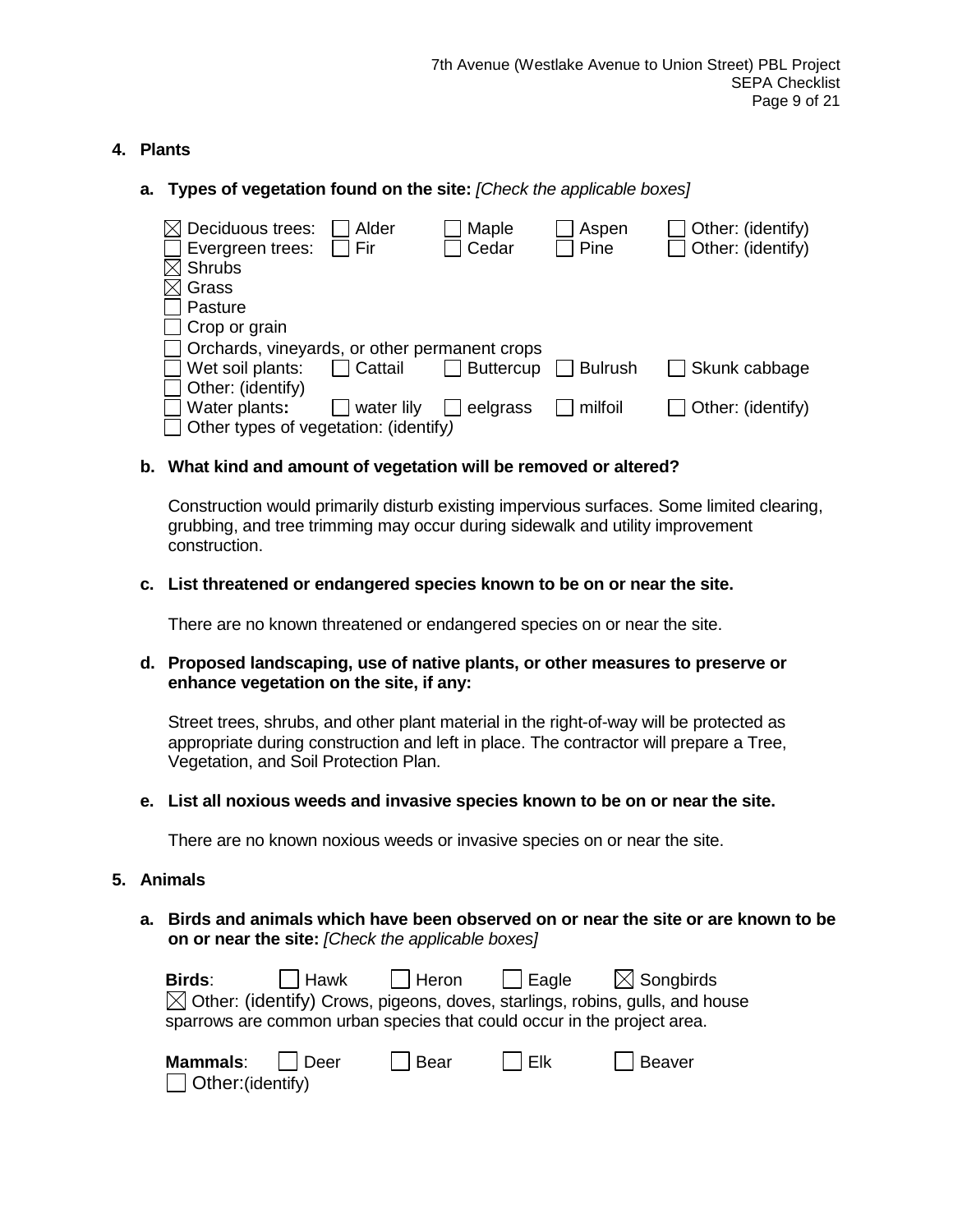| Fish:            | Bass                      | $\Box$ Salmon | $\Box$ Trout | $\Box$ Herring |
|------------------|---------------------------|---------------|--------------|----------------|
| $\Box$ Shellfish | $\vert$ Other: (identify) |               |              |                |

## **b. List any threatened or endangered species known to be on or near the site.**

There are no known threatened or endangered species on or near the site.

#### **c. Is the site part of a migration route? If so, explain.**

The site is part of the Pacific Flyway. Migratory birds may benefit from street trees, ground vegetation, and surrounding waterbodies.

#### **d. Proposed measures to preserve or enhance wildlife, if any:**

No impacts to wildlife are anticipated so no measures are proposed.

#### **e. List any invasive animal species known to be on or near the site.**

No invasive animal species are known to occur on or near the site.

#### **6. Energy and natural resources**

#### **a. What kinds of energy (electric, natural gas, oil, wood stove, solar) will be used to meet the completed project's energy needs? Describe whether it will be used for heating, manufacturing, etc.**

The completed project would not require any supplementary energy to operate. Electricity would be required to continue operating the street lighting and traffic signals located along the roadway, but this does not represent a change from current conditions.

## **b. Would your project affect the potential use of solar energy by adjacent properties? If so, generally describe.**

No.

#### **c. What kinds of energy conservation features are included in the plans of this proposal? List other proposed measures to reduce or control energy impacts, if any:**

During construction activities workers will avoid leaving equipment and vehicles idling when not in use. The project may reduce vehicle and associated fuel use by encouraging bicyclists to use the new 7th Avenue PBL.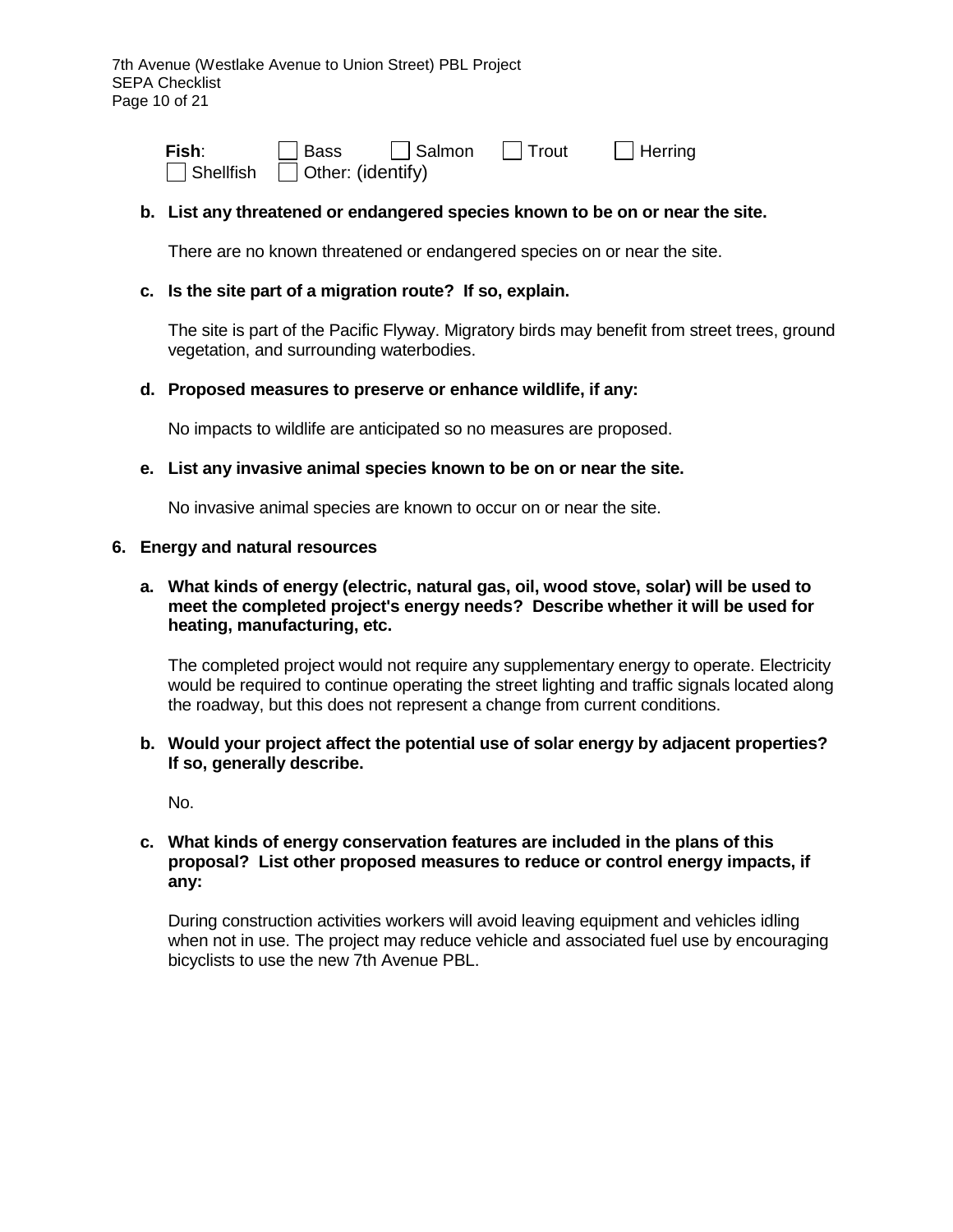# **7. Environmental health**

- **a. Are there any environmental health hazards, including exposure to toxic chemicals, risk of fire and explosion, spill, or hazardous waste, that could occur as a result of this proposal? If so, describe.**
	- **1) Describe any known or possible contamination at the site from present or past uses.**

There is no known contamination within the right-of-way from present or past uses. There are five adjacent properties documented by the Washington State Department of Ecology Facility/Site Database with a status as either Awaiting Cleanup, Cleanup Started or No Further Action. A review of available information about these sites identified no evidence of soil or groundwater contamination within the right-of-way that would affect the project. Based on depth and location of excavation, and groundwater depth and gradient, SDOT does not expect to encounter contaminated soil or groundwater during construction.

**2) Describe existing hazardous chemicals/conditions that might affect project development and design. This includes underground hazardous liquid and gas transmission pipelines located within the project area and in the vicinity.**

There are no known existing hazardous chemicals or conditions that might affect project construction. Public and private utilities would be identified and avoided during construction.

**3) Describe any toxic or hazardous chemicals that might be stored, used, or produced during the project's development or construction, or at any time during the operating life of the project.**

Potential hazardous materials likely to be present during construction from vehicles and equipment include gasoline and diesel fuels, hydraulic fluids, oils, and lubricants.

**4) Describe special emergency services that might be required.**

None.

# **5) Proposed measures to reduce or control environmental health hazards, if any:**

A Health and Safety Plan will be developed by the construction contractor before work commences. This plan will provide information on any hazardous materials that may be associated with project construction and will outline safety procedures for handling any of these substances.

BMPs and a Spill Prevention Plan would minimize the potential for spills during construction. Project specifications will be followed in the event that unanticipated contaminated materials are encountered in the right-of-way during construction. However, this is not anticipated since there would be minimal ground disturbance during construction and no known contamination is located within the right-of-way.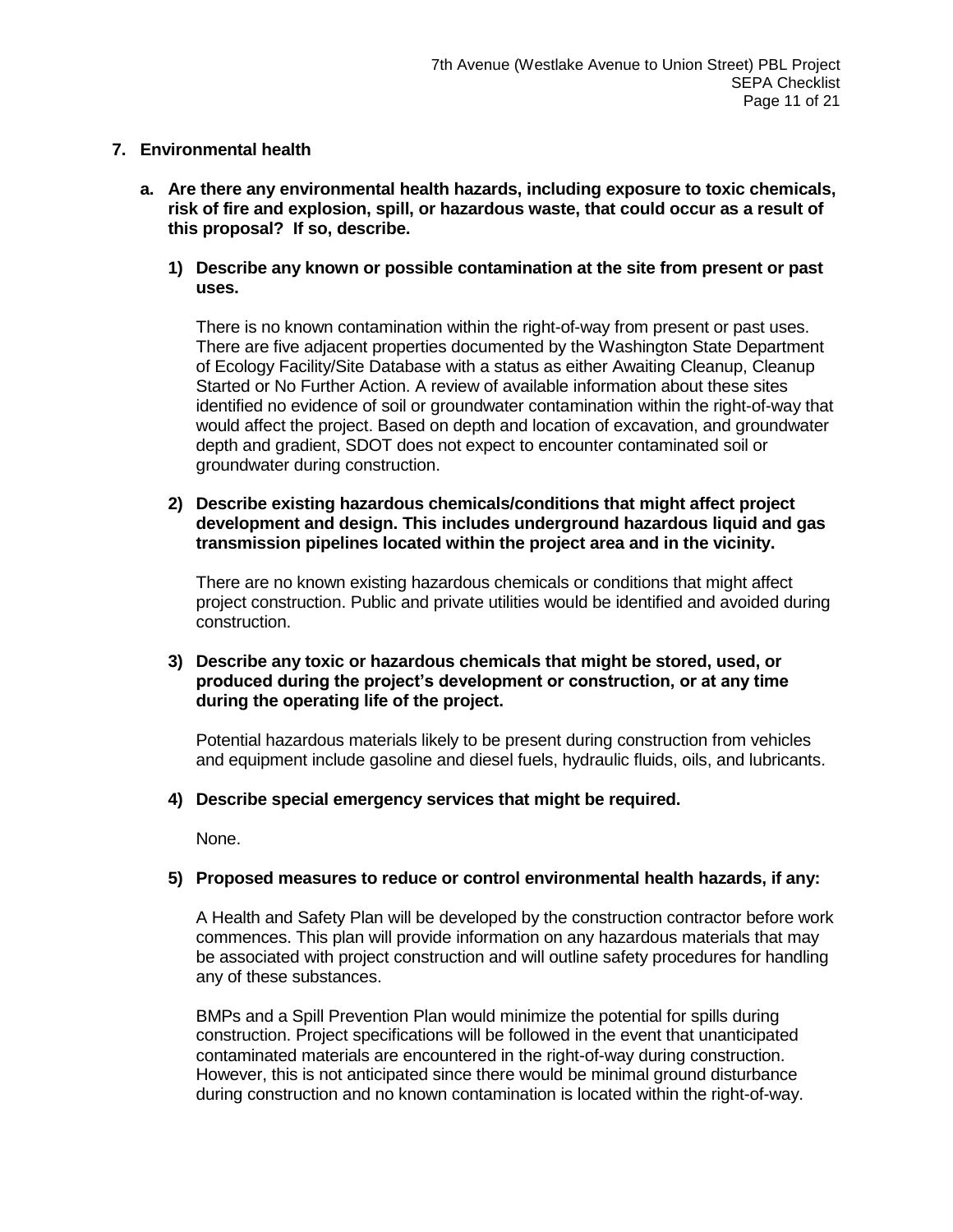## **b. Noise**

## **1) What types of noise exist in the area which may affect your project (for example: traffic, equipment, operation, other)?**

Existing noise in the vicinity from traffic and potential construction along 7th Avenue and surrounding streets would not affect project construction.

## **2) What types and levels of noise would be created by or associated with the project on a short-term or a long-term basis (for example: traffic, construction, operation, other)? Indicate what hours noise would come from the site.**

Noise levels in the vicinity of construction would temporarily increase during construction activities. Noise levels within 50 feet of construction equipment may exceed 90 decibels (dB) for short periods of time. However, short-term noise from construction equipment will be limited to the allowable maximum levels specified in the City of Seattle's Noise Control Ordinance (SMC 25.08).

## **3) Proposed measures to reduce or control noise impacts, if any:**

The project will comply with the City of Seattle's Noise Control Ordinance. Noise from construction equipment will occur between 7 AM and 10 PM weekdays, and 9 AM to 10 PM on the weekends during construction. If there is a need for work outside these times to minimize traffic impacts, SDOT will request a noise variance permit to allow some construction work at night.

The following measures may be used to minimize noise impacts during construction:

- Effective mufflers will be installed and maintained on equipment;
- **Equipment and vehicle staging areas will be located as far from residential** and hotel properties as possible; and
- Idling of power equipment will be minimized.

#### **8. Land and shoreline use**

## **a. What is the current use of the site and adjacent properties? Will the proposal affect current land uses on nearby or adjacent properties? If so, describe.**

The project right-of-way on 7th Avenue between Westlake Avenue and Union Street is currently used for roadway, driveway entrances, and sidewalks. Surrounding uses along 7th Avenue include commercial, eateries, hotels, institutional, parking lots, residential, and retail.

This project would not affect current land uses on 7th Avenue between Westlake Avenue and Union Street.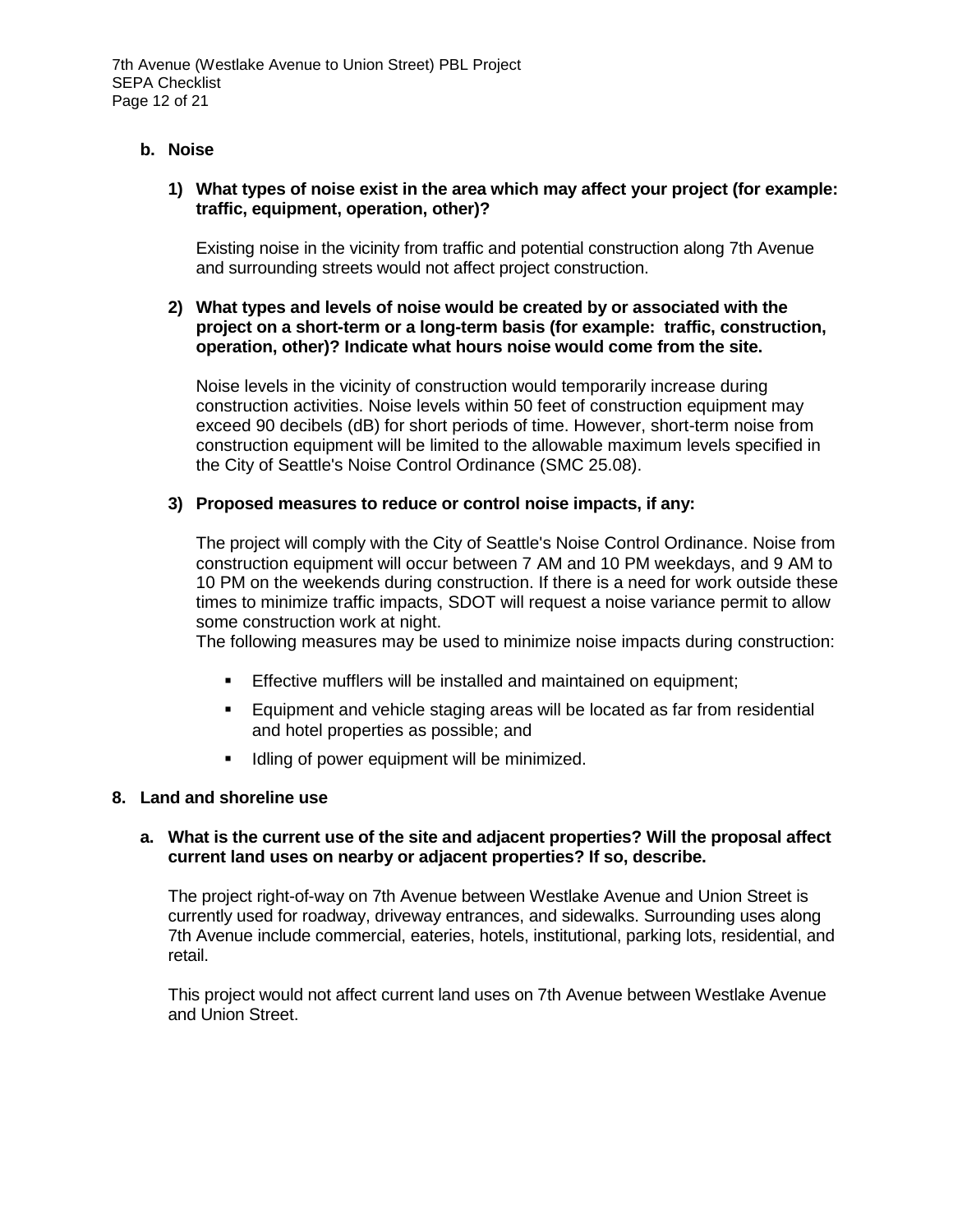**b. Has the site been used as working farmlands or working forest lands? If so, describe. How much agricultural or forest land of long-term commercial significance will be converted to other uses as a result of the proposal, if any? If resource lands have not been designated, how many acres in farmland or forest land tax status will be converted to nonfarm or non-forest use?**

No.

**1) Will the proposal affect or be affected by surrounding working farm or forest land normal business operations, such as oversize equipment access, the application of pesticides, tilling, and harvesting? If so, how?**

No.

#### **c. Describe any structures on the site.**

The right-of-way contains bicycle racks, fire hydrants, parking meters and signage, sidewalk furniture, and utility poles. Surrounding structures along 7th Avenue adjacent to the right-of-way include mixed-use buildings and parking typical in the downtown urban center.

#### **d. Will any structures be demolished? If so, what?**

There would be an evaluation of existing traffic signal poles and street lights along the project corridor and some may be removed or replaced. These improvements would be coordinated with appropriate agencies.

#### **e. What is the current zoning classification of the site?**

The project area is primarily zoned DOC2 500/300-500 (Downtown Office Core 2). South of Pike Street and east of 7th Avenue the project area is zoned DMC 340/290-400 (Downtown Mixed Commercial).

#### **f. What is the current comprehensive plan designation of the site?**

The comprehensive plan designation is Downtown Areas (November 2015).

#### **g. If applicable, what is the current shoreline master program designation of the site?**

Not applicable.

## **h. Has any part of the site been classified as a critical area by the city or county? If so, specify.**

No.

# **i. Approximately how many people would reside or work in the completed project?**

None.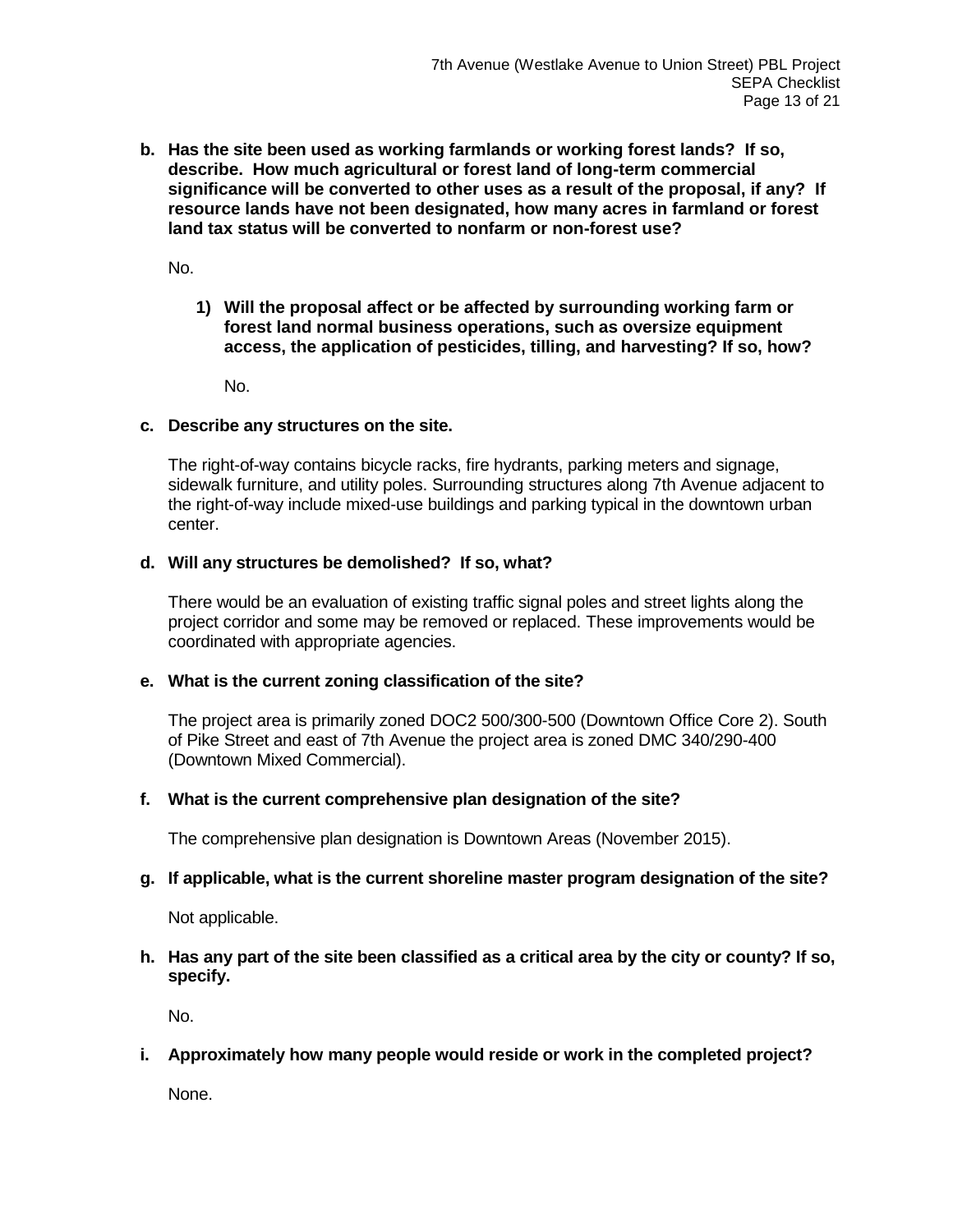# **j. Approximately how many people would the completed project displace?**

None.

# **k. Proposed measures to avoid or reduce displacement impacts, if any:**

Not applicable.

#### **l. Proposed measures to ensure the proposal is compatible with existing and projected land uses and plans, if any:**

The 7th Avenue PBL Project is a Recommended PBL Project in the Bicycle Master Plan Citywide Network. This project is considered a high-demand segment and near-term priority because it would create a safe, high quality bicycle connection to the Center City for people of all ages and abilities. Another key objective of the Citywide Network is to address intersection safety by providing more clarity for positioning, signage and traffic signals.

## **m. Proposed measures to ensure that the proposal is compatible with nearby agricultural and forest lands of long-term commercial significance, if any:**

No applicable.

## **9. Housing**

**a. Approximately how many units would be provided, if any? Indicate whether high, middle, or low-income housing.**

None.

**b. Approximately how many units, if any, would be eliminated? Indicate whether high, middle, or low-income housing.**

None.

**c. Proposed measures to reduce or control housing impacts, if any:**

Not applicable.

#### **10. Aesthetics**

## **a. What is the tallest height of any proposed structure(s), not including antennas; what is the principal exterior building material(s) proposed?**

The project would primarily construct the PBL at ground level. Curbs would be used to separate the PBL from vehicular traffic and parking spaces and PLZs where appropriate. There would also be improvements to traffic signals at intersections along 7th Avenue and new single mast arm poles and a double mast arm pole at Pine and Pike Streets.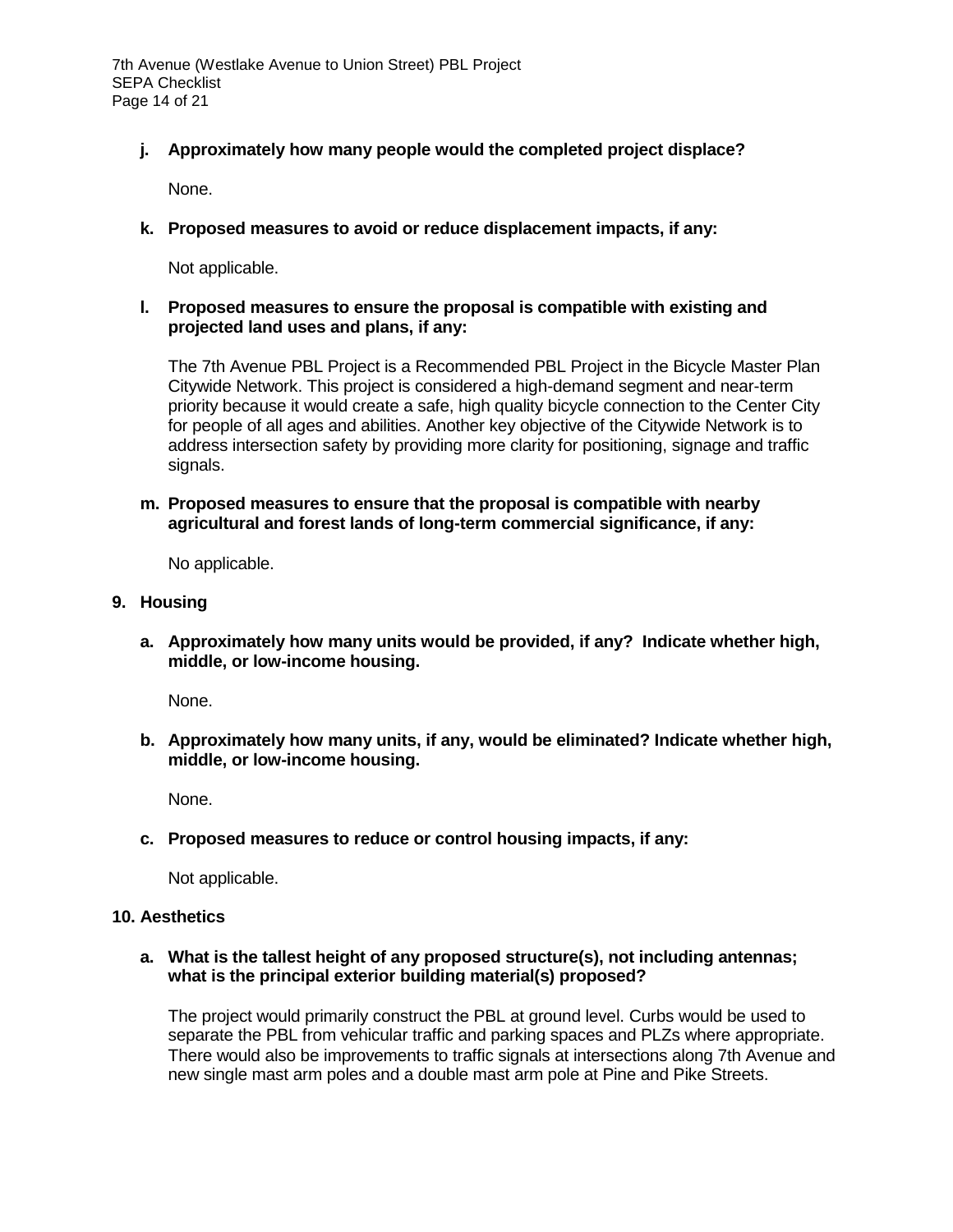# **b. What views in the immediate vicinity would be altered or obstructed?**

None.

# **c. Proposed measures to reduce or control aesthetic impacts, if any:**

No impacts are anticipated so no measures are proposed.

# **11. Light and glare**

# **a. What type of light or glare will the proposal produce? What time of day would it mainly occur?**

Bicycle signals are proposed to be added to traffic lights on 7th Avenue at all project intersections except Union Street. Other traffic signal improvements would occur at intersections in the project corridor including upgrading and adjusting signal heads. Traffic lights generally operate 24 hours per day. This would not alter existing light or glare in the project area.

# **b. Could light or glare from the finished project be a safety hazard or interfere with views?**

No. The intention of the bicycle signals and other traffic signal improvements are to improve safety on the 7th Avenue project corridor for all users.

# **c. What existing off-site sources of light or glare may affect your proposal?**

None.

# **d. Proposed measures to reduce or control light and glare impacts, if any:**

No impacts are anticipated so no measures are proposed.

# **12. Recreation**

# **a. What designated and informal recreational opportunities are in the immediate vicinity?**

There are no City parks within the immediate vicinity of the project. Denny Park is located to the north, Bell Street Park, Westlake Park and Square and McGraw Square are located to the west, and Freeway Park is located to the south. The U.S. District Court located at 7th Avenue and Stewart Street contains a green area with a canopy cover and seating areas. The existing bicycle lane on 7th Avenue to the north extends from Denny Way to Westlake Avenue where the project would begin. Both sides of 7th Avenue contain sidewalks that receive heavy pedestrian use.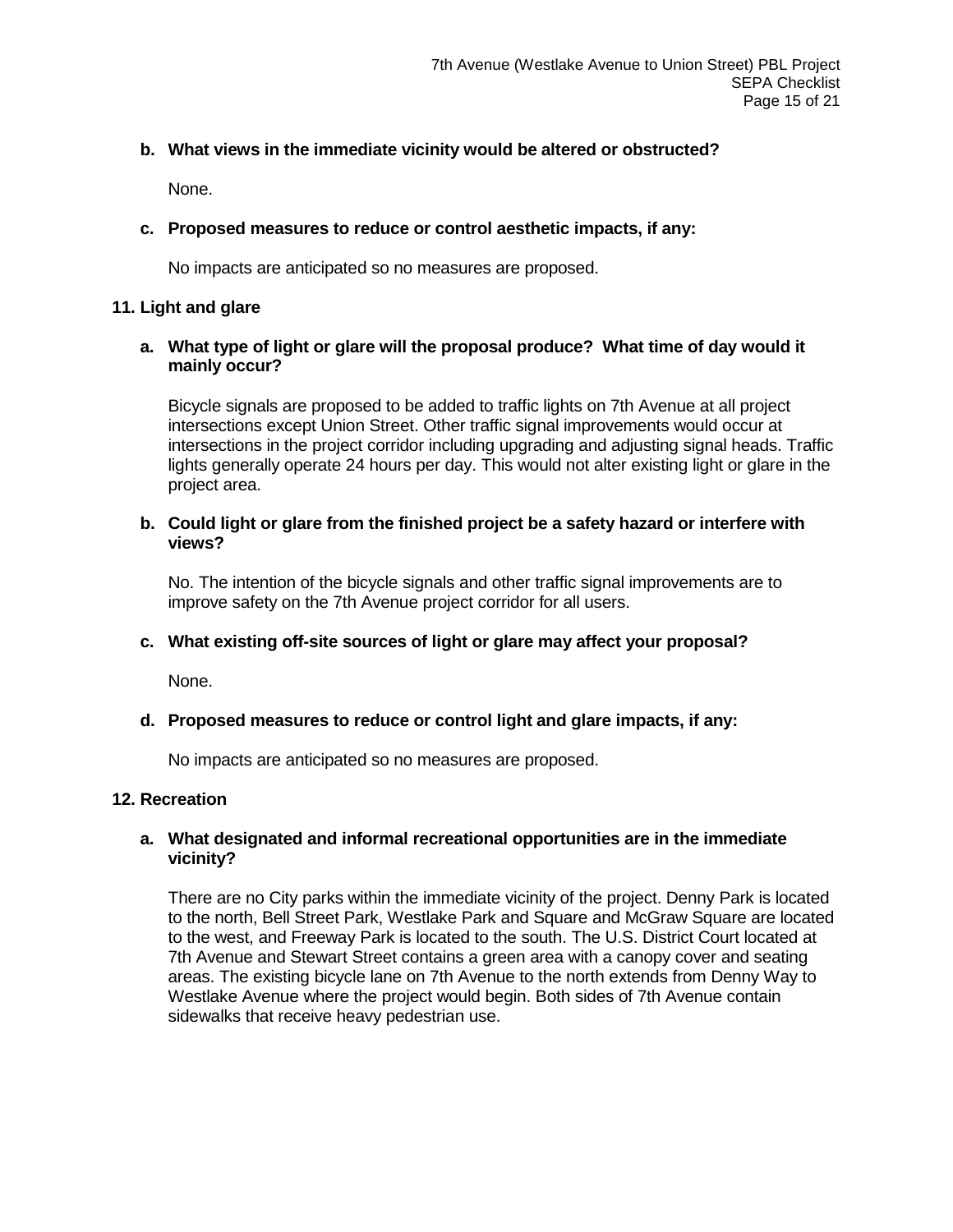**b. Would the proposed project displace any existing recreational uses? If so, describe.**

No.

# **c. Proposed measures to reduce or control impacts on recreation, including recreation opportunities to be provided by the project or applicant, if any:**

The project would extend the PBL from Westlake Avenue to Pike Street on 7th Avenue. Bike sharrows would extend from Pike Street to Union Street. The project is part of the recommended bicycle network in the City of Seattle Bicycle Master Plan (adopted April 2014).

## **13. Historic and cultural preservation**

## a. **Are there any buildings, structures, or sites located on or near the project site that are over 45 years old listed in or eligible for listing in national, state, or local preservation registers? If so, specifically describe.**

Yes. Western Auto Supply is located at 2004 Westlake Avenue at its southeast intersection with 7th Avenue. It was constructed in 1923 and determined eligible in 2005 as part of the South Lake Union Streetcar Project. The new PBL would begin on the west side of 7th Avenue across the street from this building. There are areaways along 7th Avenue at its intersection with Virginia Street, Olive Way, Pine Street, and Pike Street but they would be avoided during construction. There would be no ground disturbance outside of the right-of-way and no effects to the above-listed property or areaways.

**b. Are there any landmarks, features, or other evidence of Indian or historic use of occupation? This may include human burials or old cemeteries. Are there any material evidence, artifacts, or areas of cultural importance on or near the site? Please list any professional studies conducted at the site to identify such resources.**

No.

**c. Describe the methods used to assess the potential impacts to cultural and historic resources on or near the project site. Examples include consultation with tribes and the Department of Archaeology and Historic Preservation, archaeological surveys, historic maps, GIS data, etc.**

The [Washington State Department of Archaeology and](http://www.dahp.wa.gov/) Historic Preservation (DAHP) and Washington Information System for Architectural and Archaeological Records Data (WISAARD) were searched for National Register of Historic Places (NRHP)-listed or -eligible properties (including heritage barns and register districts) and historic-aged properties. The City's online list of landmarks and nominations was also searched to determine if any current or nominated City landmarks are within the project area. Field reconnaissance was performed to verify listings and determine if any additional potential historic or cultural resources were present in the project area.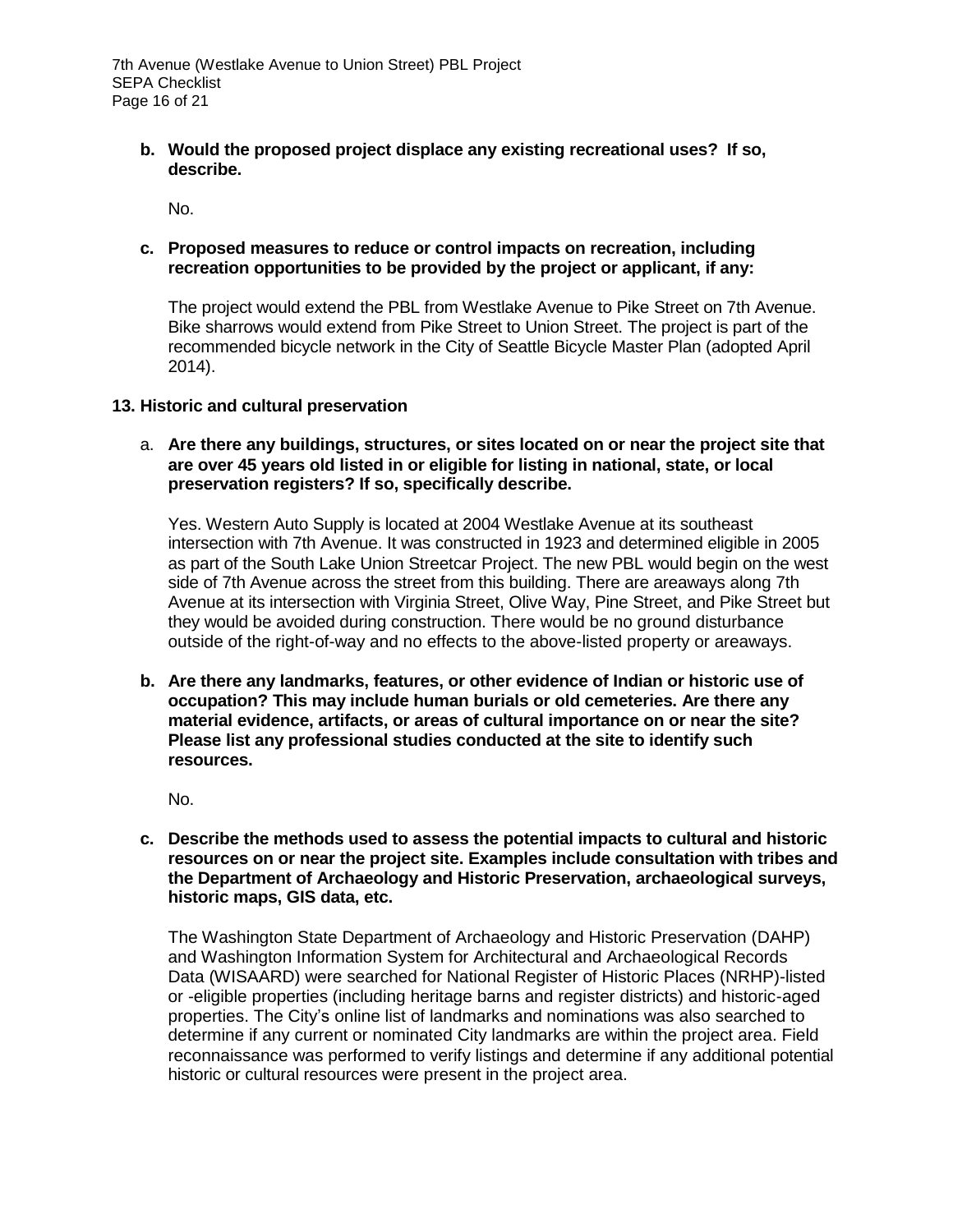**d. Proposed measures to avoid, minimize, or compensate for loss, changes to, and disturbance of resources. Please include plans for the above and any permits that may be required.**

No measures are proposed.

# **14. Transportation**

**a. Identify public streets and highways serving the site or affected geographic area, and describe proposed access to the existing street system. Show on site plans, if any.**

The project would occur on 7th Avenue between Westlake Avenue and Union Street. Several arterials connect the urban center with access ramps onto nearby Interstate 5 to the east. Because 7th Avenue is a minor arterial it generally receives less traffic than surrounding principal arterials (see Site Map).

#### **b. Is the site or affected geographic area currently served by public transit? If so, generally describe. If not, what is the approximate distance to the nearest transit stop?**

Although there are no transit stops on 7th Avenue, Metro trolley routes 7 and 36 operate 12 buses per hour from Virginia Street to Stewart Street to turn around. Buses turn right from Virginia Street onto 7th Avenue and right again onto Stewart Street which would require crossing the PBL twice. Trolley wires on 7th Avenue may have to be shifted at Virginia, Stewart, Pine and Pike Streets during construction to accommodate the PBL. SDOT is coordinating with Metro during project design to minimize potential effects to trolley routes.

## **c. How many additional parking spaces would the completed project or non-project proposal have? How many would the project or non-project proposal eliminate?**

The project would maintain or reduce street parking along 7th Avenue from Virginia Street to Pike Street as follows:

- Virginia Street to Stewart Street: Parking on the west side of the street would be maintained except at the south end of the block where approximately one space would be removed for sight distance requirements for the PBL.
- Stewart Street to Olive Way: Parking spaces and PLZs would be maintained on the east side and approximately up to 12 spaces would be removed on the west side of the street.
- **Dlive Way to Pine Street: Parking spaces and PLZs would be maintained on the** east side of the street but parking would now be southbound.
- **Pine Street to Pike Street: Parking spaces and PLZs would be maintained on the** east side of the street and parking would remain northbound. The midblock PLZ spaces on the west side of 7th Avenue for Hotel Theodore may be moved.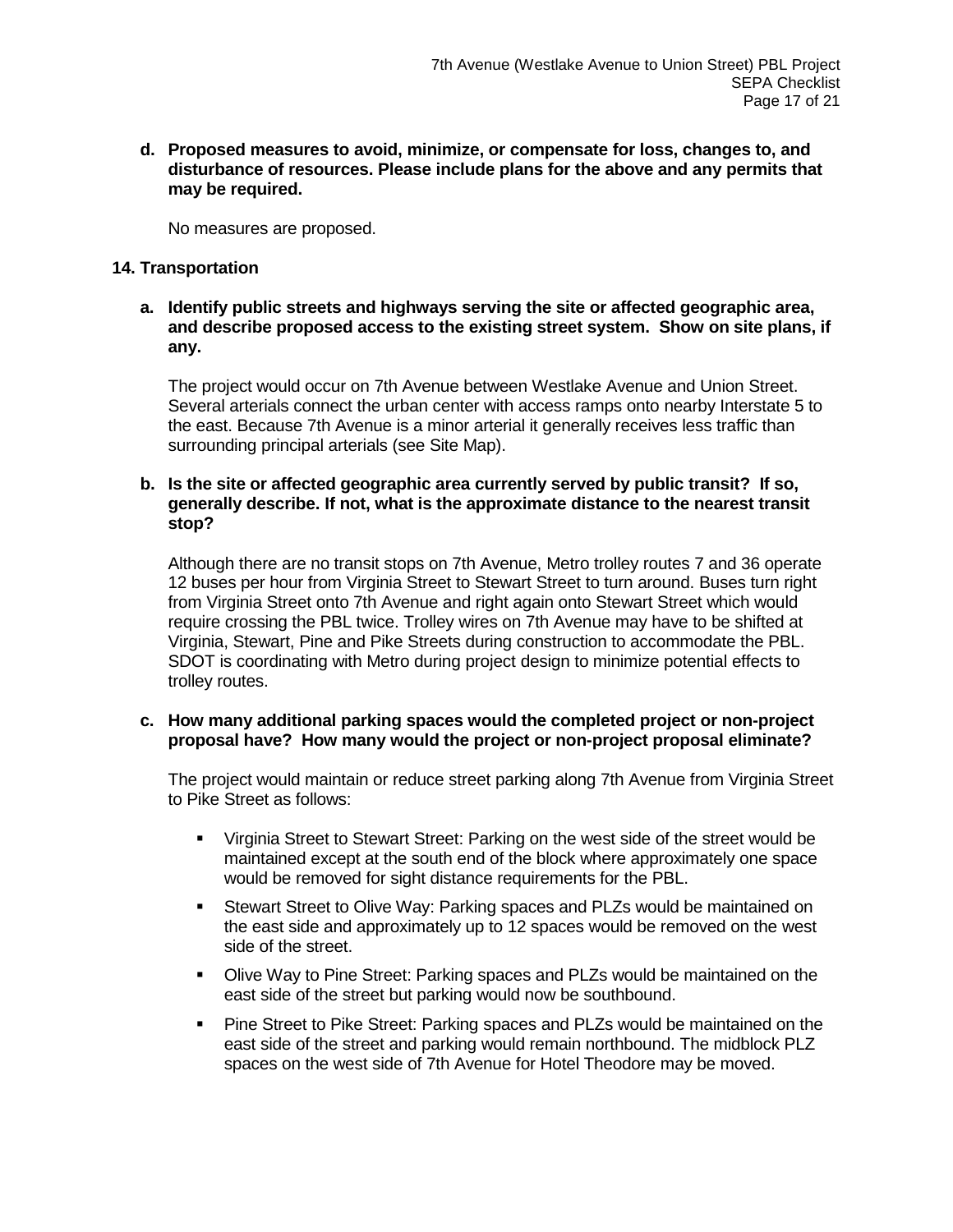## **d. Will the proposal require any new or improvements to existing roads, streets, pedestrian, bicycle or state transportation facilities, not including driveways? If so, generally describe (indicate whether public or private).**

Yes. The project would construct the new PBL and reconfigure 7th Avenue between Westlake Avenue and Union Street. Changes to 7th Avenue described in Section A.11, include: removing southbound through travel lanes, a northbound contraflow lane for one block, and street parking and PLZ spaces; traffic signal and sidewalk improvements; curb separation of the PBL from parking and southbound travel lanes; and installation of bicycle sharrows.

**e. Will the project or proposal use (or occur in the immediate vicinity of) water, rail, or air transportation? If so, generally describe.**

No.

**f. How many vehicular trips per day would be generated by the completed project or proposal? If known, indicate when peak volumes would occur and what percentage of the volume would be trucks (such as commercial and non-passenger vehicles). What data or transportation models were used to make these estimates?**

According the October 2016 DKS traffic study and Table 1, operations at intersections along 7th Avenue would generally slightly improve or decrease with the project, with the greatest change in traffic delays between Stewart and Pine Streets. This is because the project would simplify the existing road network and circulation by reducing southbound through lanes and removing one contraflow northbound lane.

The Level of Service (LOS) delay in seconds per vehicle would range from A of less than or equal to 10 seconds; B of greater than 10 and less than or equal to 20 seconds; C of greater than 20 and less than or equal to 35 seconds; and D of greater than 35 and less than or equal to 55 seconds.

|                       | <b>Existing Conditions</b> |       |                 |       |                    | <b>Proposed Conditions</b> |           |       |                 |       |                    |       |
|-----------------------|----------------------------|-------|-----------------|-------|--------------------|----------------------------|-----------|-------|-----------------|-------|--------------------|-------|
| <b>Arterial</b>       | Int Delay                  |       | <b>SB Delay</b> |       | <b>EB/WB Delay</b> |                            | Int Delay |       | <b>SB Delay</b> |       | <b>EB/WB Delay</b> |       |
|                       | LOS                        | Delay | LOS             | Delay | <b>LOS</b>         | Delav                      | LOS       | Delay | LOS.            | Delav | LOS                | Delay |
| Virginia Street       | А                          | 7.2   | A               | 8.0   | A                  | 6.8                        | A         | 6.2   | A               | 6.2   | A                  | 6.2   |
| <b>Stewart Street</b> | в                          | 14.6  | C               | 27.9  | A                  | 7.6                        | B         | 17.3  | D               | 35.9  | A                  | 7.6   |
| Olive Way             | B                          | 16.5  | B               | 13.5  | A                  | 7.7                        | B         | 16.6  | С               | 25.6  | A                  | 9.1   |
| <b>Pine Street</b>    | B                          | 16.7  | B               | 13.7  | B                  | 10.7                       | B         | 14.6  | Α               | 8.9   | С                  | 23.9  |
| <b>Pike Street</b>    | С                          | 20.4  | B               | 13.3  | C                  | 21.6                       | С         | 22.0  | в               | 10.6  | С                  | 23.8  |

**Table 1: Traffic Analysis Results (in seconds)**

Notes: Int = intersection; SB = southbound; EB = eastbound; WB = westbound: LOS = Level of Service.

**g. Will the proposal interfere with, affect, or be affected by the movement of agricultural and forest products on roads or streets in the area? If so, generally describe.**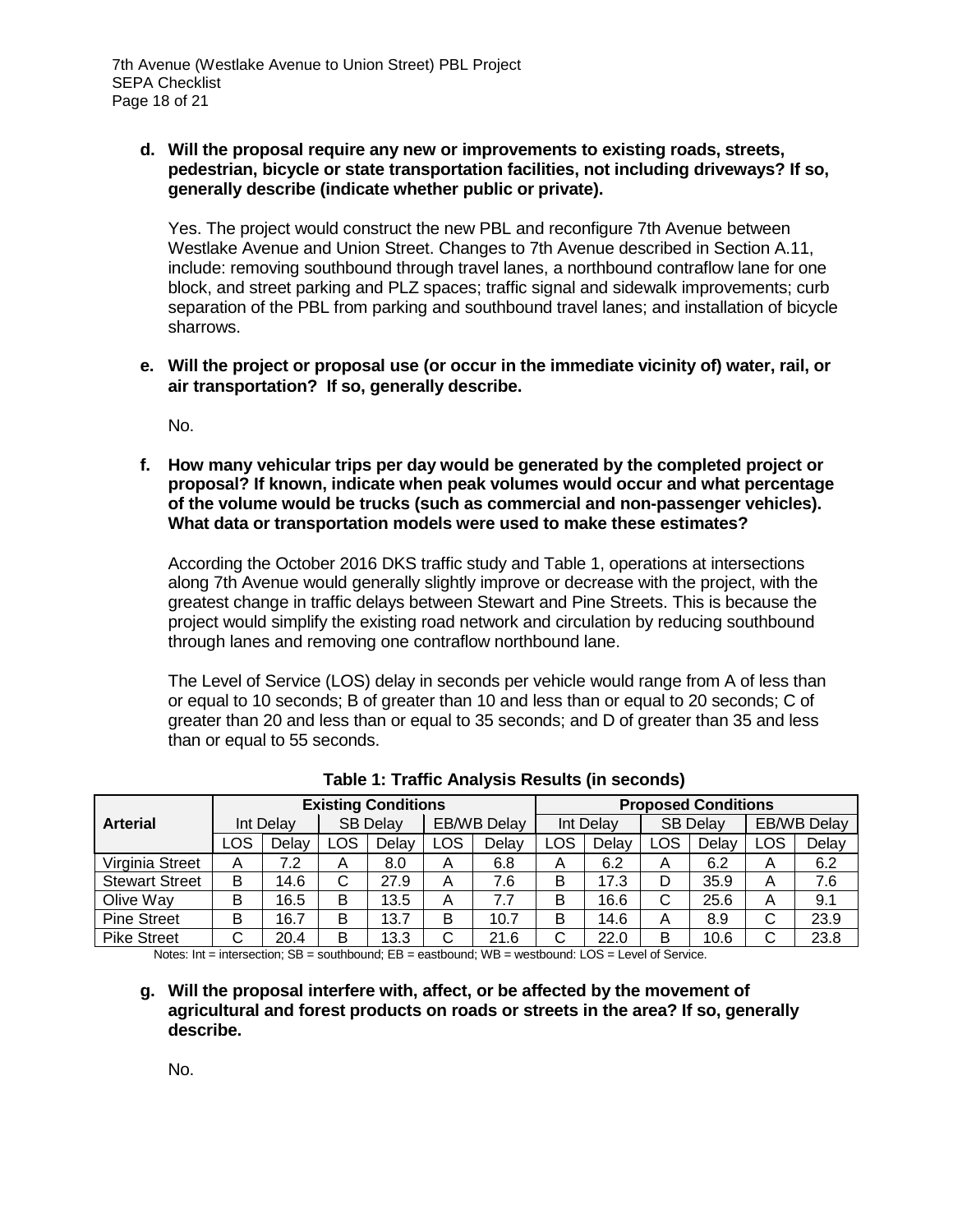## **h. Proposed measures to reduce or control transportation impacts, if any:**

The following measures may be used to reduce or control transportation impacts during construction and operation:

- All traffic control will be in accordance with the City of Seattle Traffic Control Manual for In-Street Work (2012);
- SDOT will work to minimize disruptions and maintain adequate access during the construction phase;
- **SDOT will inform adjacent property owners of work progress;**
- SDOT will conduct public outreach before and during project construction to notify residents, businesses, local agencies, transit agencies, and other stakeholders of expected disruptions or changes in traffic flow;
- Temporary road closures will be minimized, and detour routes will have proper signage;
- The construction contractor will be required to submit a traffic control plan for approval by SDOT. The contractor will enforce the traffic control plan during construction;
- Alternative routes for pedestrians, bicyclists and those with disabilities will be identified and marked clearly; and
- Any proposed effects to transit turn arounds or trolley lines will be coordinated with Metro and other appropriate agencies in advance.
- **Parking removed for the project would be absorbed in the surrounding vicinity.** There is currently a surface parking lot at Stewart and Pine Streets and several parking garages along 7th Avenue. SDOT will continue to work with businesses along 7th Avenue where PLZs may be affected by the project.
- While LOS may decrease in some instances it is still within acceptable limits for traffic. As previously mentioned 7th Avenue serves primarily serves localized traffic and the project would improve traffic operations.

# **15. Public services**

**a. Would the project result in an increased need for public services (for example: fire protection, police protection, public transit, health care, schools, other)? If so, generally describe.**

No.

**b. Proposed measures to reduce or control direct impacts on public services, if any.**

No measures are proposed.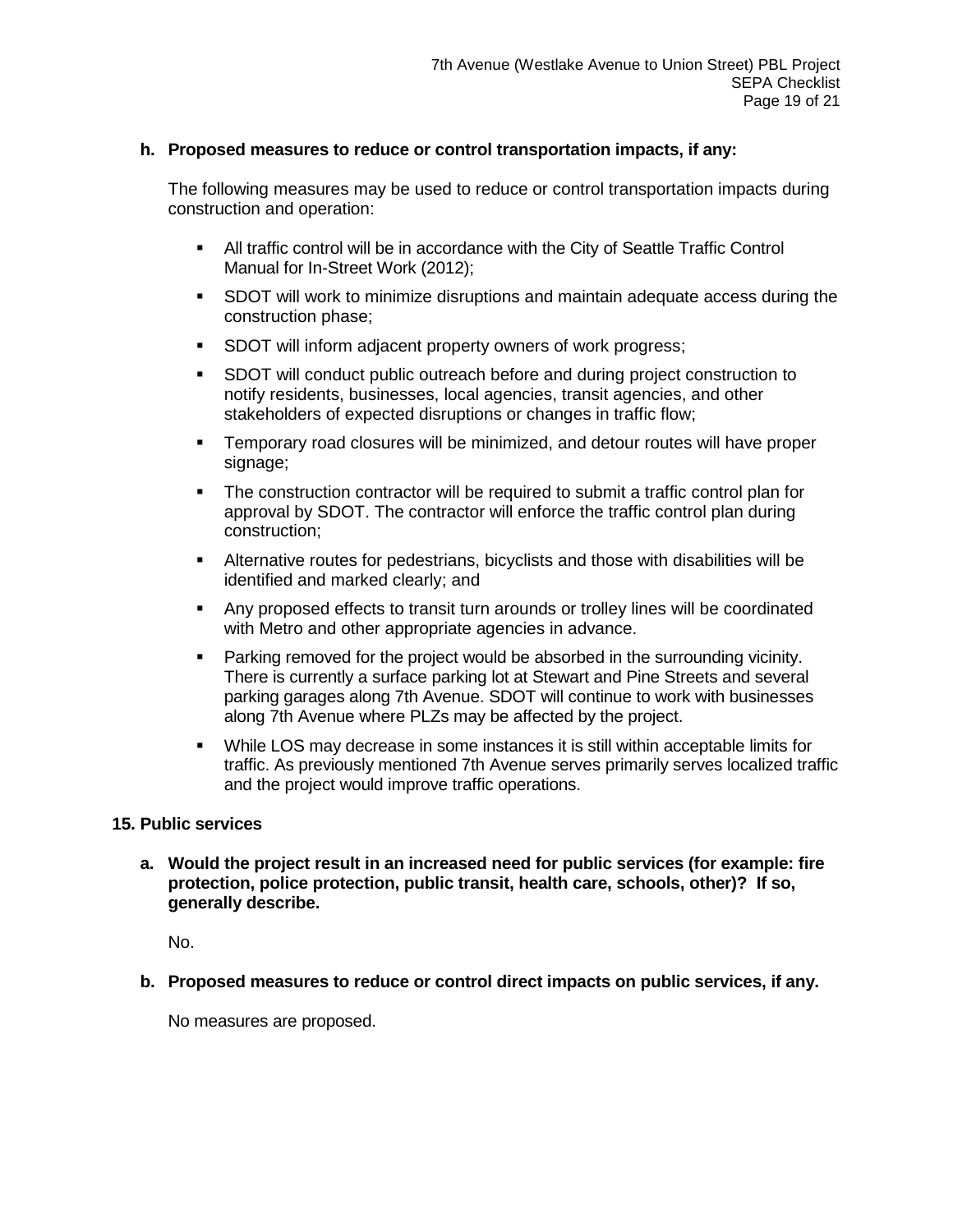# **16. Utilities**

**a. Utilities currently available at the site, if any:** *[Check the applicable boxes]*

| None                    |                            |                |
|-------------------------|----------------------------|----------------|
| $\boxtimes$ Electricity | $\boxtimes$ Natural gas    | $\boxtimes$ w  |
| $\boxtimes$ Telephone   | $\boxtimes$ Sanitary sewer | $\boxtimes$ Se |
| $\Box$ Other (identify) |                            |                |

ptic system

'ater  $\boxtimes$  Refuse service

**b. Describe the utilities that are proposed for the project, the utility providing the service, and the general construction activities on the site or in the immediate vicinity which might be needed.**

Public and private utilities will be identified and avoided during construction. There would be an evaluation of existing traffic signal poles and street lights along the project and some may be removed or replaced in coordination with applicable agencies. New single and double mast arm poles would be installed at Pine and Pike Streets requiring excavation to approximately 20 feet deep that would be coordinated with Seattle City Light. There would also be four new drainage structures and a pipe connection on 7th Avenue that would be coordinated with Seattle Public Utilities. Three of the structures would require excavation up to about 4 feet deep south of the intersections of Virginia, Stewart, and Pine Streets. The drainage structure about 154 feet southeast of Olive Way would require excavation to approximately 13 feet deep to connect a pipe to the existing combined sewer main. The contractor will use trench boxes or another safety system to excavate and expose the main to allow Seattle Public Utilities to make the new connection.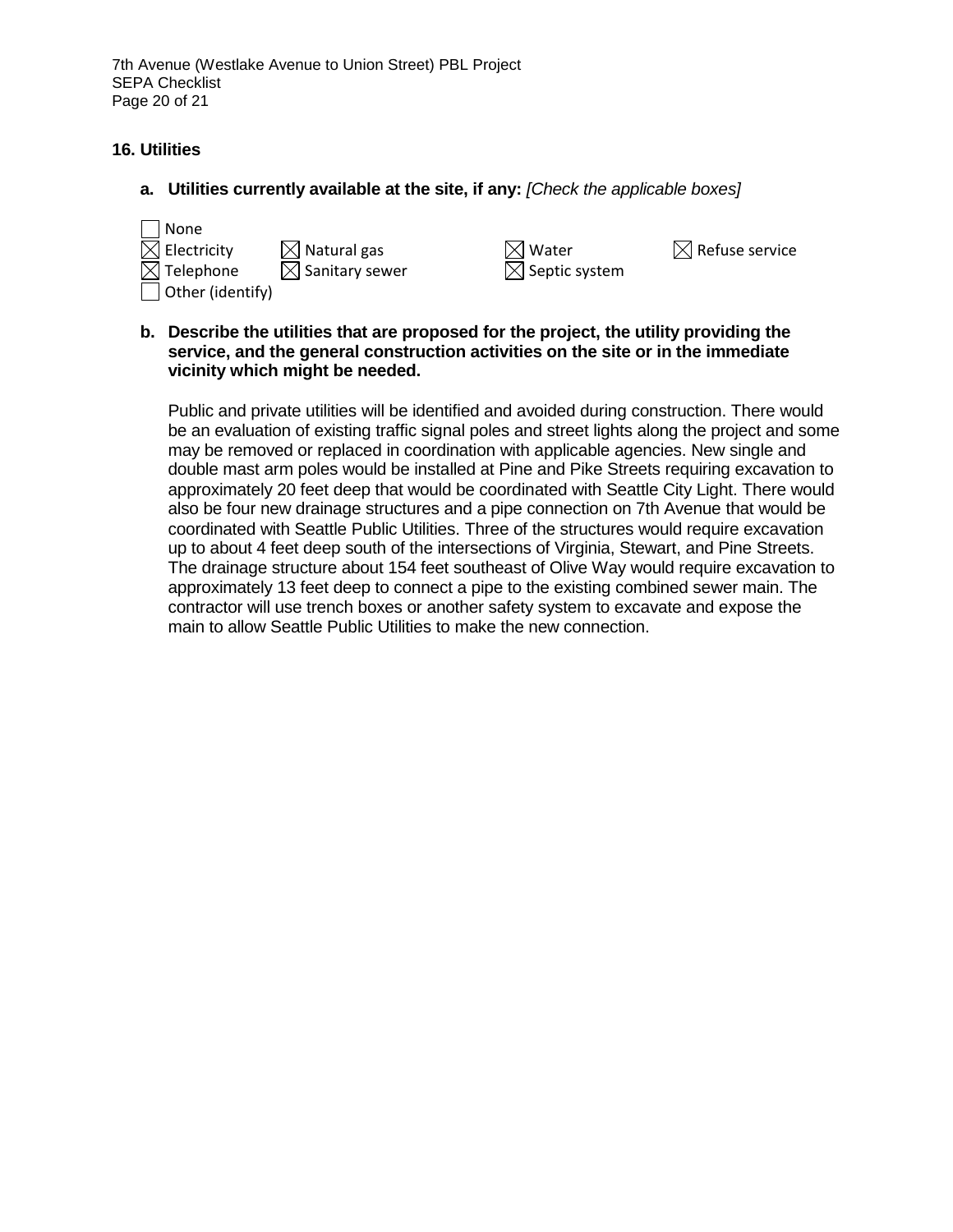7th Avenue (Westlake Avenue to Union Street) PBL Project SEPA Checklist ù. **Barry Control** Page 21 of 21

## **C. SIGNATURE**

The above answers are true and complete to the best of my knowledge. I understand that the lead agency is relying op them to make its decision.

/ Signature:  $2016$ Date Submitted: .....